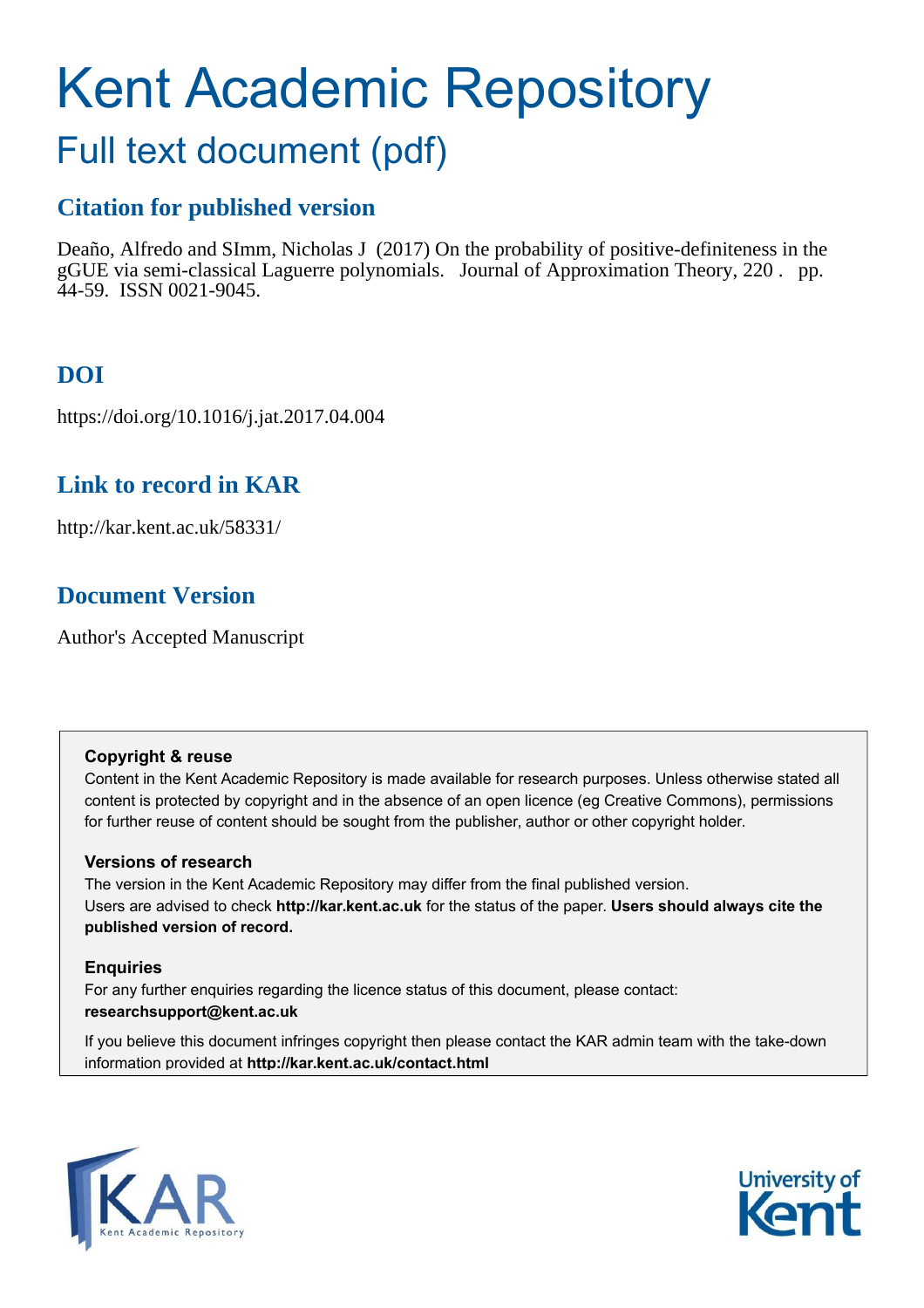# On the probability of positive-definiteness in the gGUE via semi-classical Laguerre polynomials

Alfredo Deaño<sup>∗</sup> and Nicholas J. Simm<sup>†</sup>

May 26, 2017

#### Abstract

In this paper, we compute the probability that an  $N \times N$  matrix from the generalised Gaussian Unitary Ensemble (gGUE) is positive definite, extending a previous result of Dean and Majumdar [17]. For this purpose, we work out the large degree asymptotics of semi-classical Laguerre polynomials and their recurrence coefficients, using the steepest descent analysis of the corresponding Riemann–Hilbert problem.

### 1 Introduction and main results

The Gaussian Unitary Ensemble (GUE) is the most classical and studied example of a unitarily invariant Hermitian random matrix ensemble. Given the set of  $N \times N$  Hermitian matrices  $\mathcal{H}_N$ , one defines a probability measure

$$
dP(M_N) = \frac{1}{\mathcal{Z}_N} e^{-N \operatorname{Tr} V(M_N)} dM_N,
$$
\n(1.1)

where  $dM_N$  is the Lebesgue measure on the independent entries of  $M_N$ , and  $\mathcal{Z}_N$  is the partition function:

$$
\mathcal{Z}_N = \int_{\mathcal{H}_N} e^{-N \operatorname{Tr} V(M_N)} dM_N. \tag{1.2}
$$

The potential  $V$  is a smooth function with sufficient growth at infinity, so that (1.2) is well defined, and the GUE corresponds to the quadratic case  $V(x) = x^2$ , see references [3, 24, 30] for relevant background.

<sup>∗</sup>School of Mathematics, Statistics and Actuarial Science. University of Kent. Canterbury CT2 7FS, UK. A.Deano-Cabrera@kent.ac.uk

<sup>†</sup>Mathematics Institute. University of Warwick. Coventry CV4 7AL, UK. n.simm@warwick.ac.uk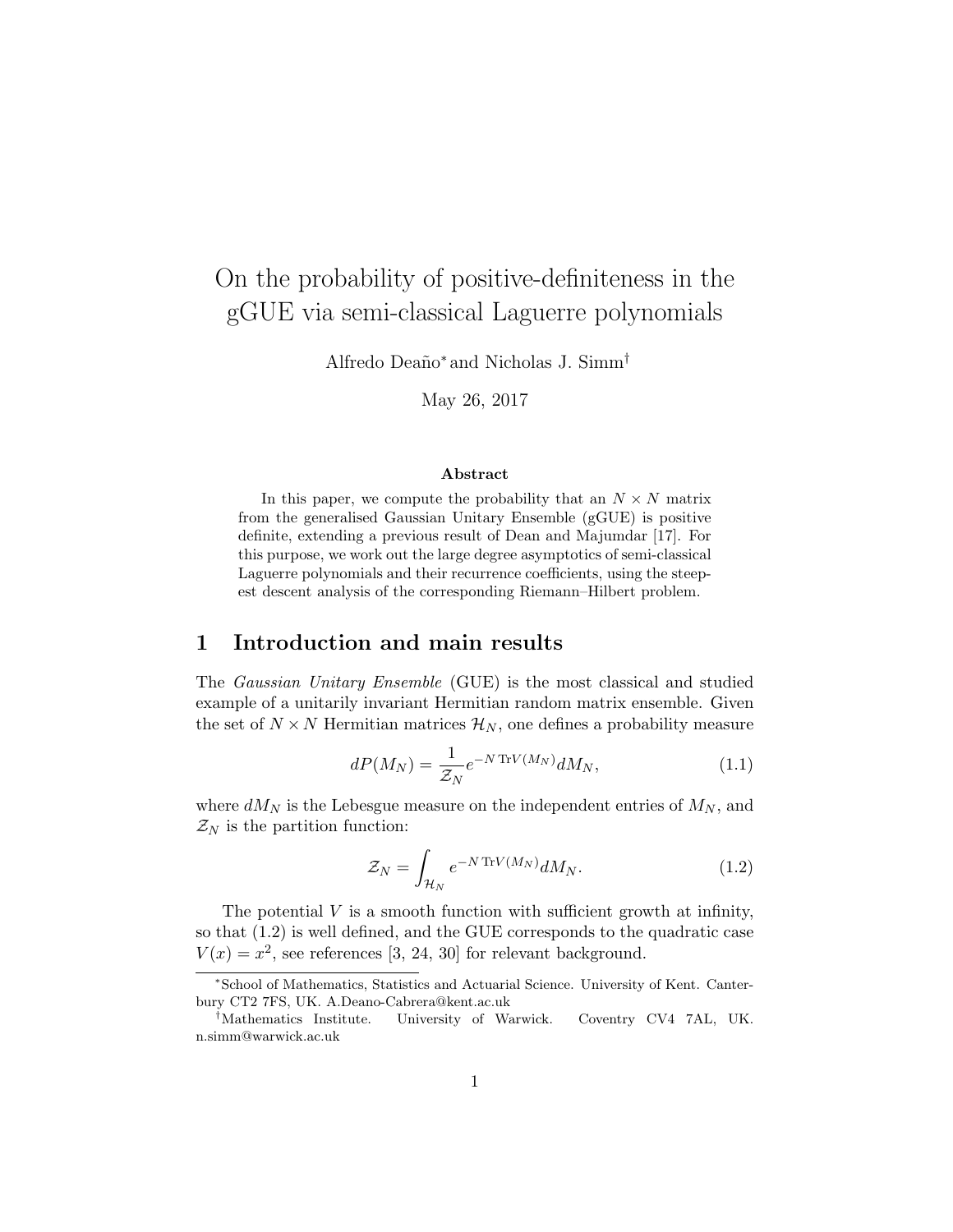In this paper we are interested in the probability that matrices drawn at random from (1.1) are positive definite, denoted here by  $\mathbb{P}(M_N > 0)$ . As well as being a natural question within random matrix theory, in several situations in the physics literature  $M_N$  is used to model the Hessian matrix of random high-dimensional energy surfaces, see e.g. [1, 12, 17, 26] and references therein. In such contexts  $\mathbb{P}(M_N > 0)$  provides important information on the stability (maxima and minima) of such energy surfaces. Outside physics, this question turns out to appear explicitly in certain number theoretical problems [5].

In the GUE case, the earliest investigations of this probability appeared in the string theory and cosmology literature [1], where it was argued that  $\mathbb{P}(M_N > 0)$  decays exponentially in  $N^2$  (at least implicitly, this already followed from the large deviations principle of Ben Arous and Guionnet [4]). However, the multiplicative constant in these asymptotics remained unknown until the work of Dean and Majumdar [17], who showed using Coulomb gas techniques that

$$
\log \mathbb{P}(M_N > 0) = -c_1 N^2 + o(N^2)
$$
 (1.3)

where

$$
c_1 = \frac{\log 3}{2}.\tag{1.4}
$$

Then in subsequent work [10], further terms in the asymptotic expansion of (1.3) were computed using the technique of loop equations, where it was shown that

$$
\log \mathbb{P}(M_N > 0) = -c_1 N^2 + c_2 \log(N) + c_3 + o(1) \tag{1.5}
$$

where

$$
c_2 = -\frac{1}{12}, \qquad c_3 = \frac{\log 3}{8} - \frac{\log 2}{6} + \zeta'(-1), \tag{1.6}
$$

and  $\zeta(s)$  is the Riemann zeta function. Under certain technical assumptions, Borot and Guionnet [9] later developed a rigorous mathematical basis for the application of the loop equations, so that (1.5) can be said to constitute a rigorously established result. Our aim will be to give a simple, unified proof of (1.5) using the methods of orthogonal polynomials. Our results also apply to the generalised GUE, leading to a 1-parameter extension of the asymptotics (1.5), which as far as we are aware have not appeared in either the mathematics or physics literature.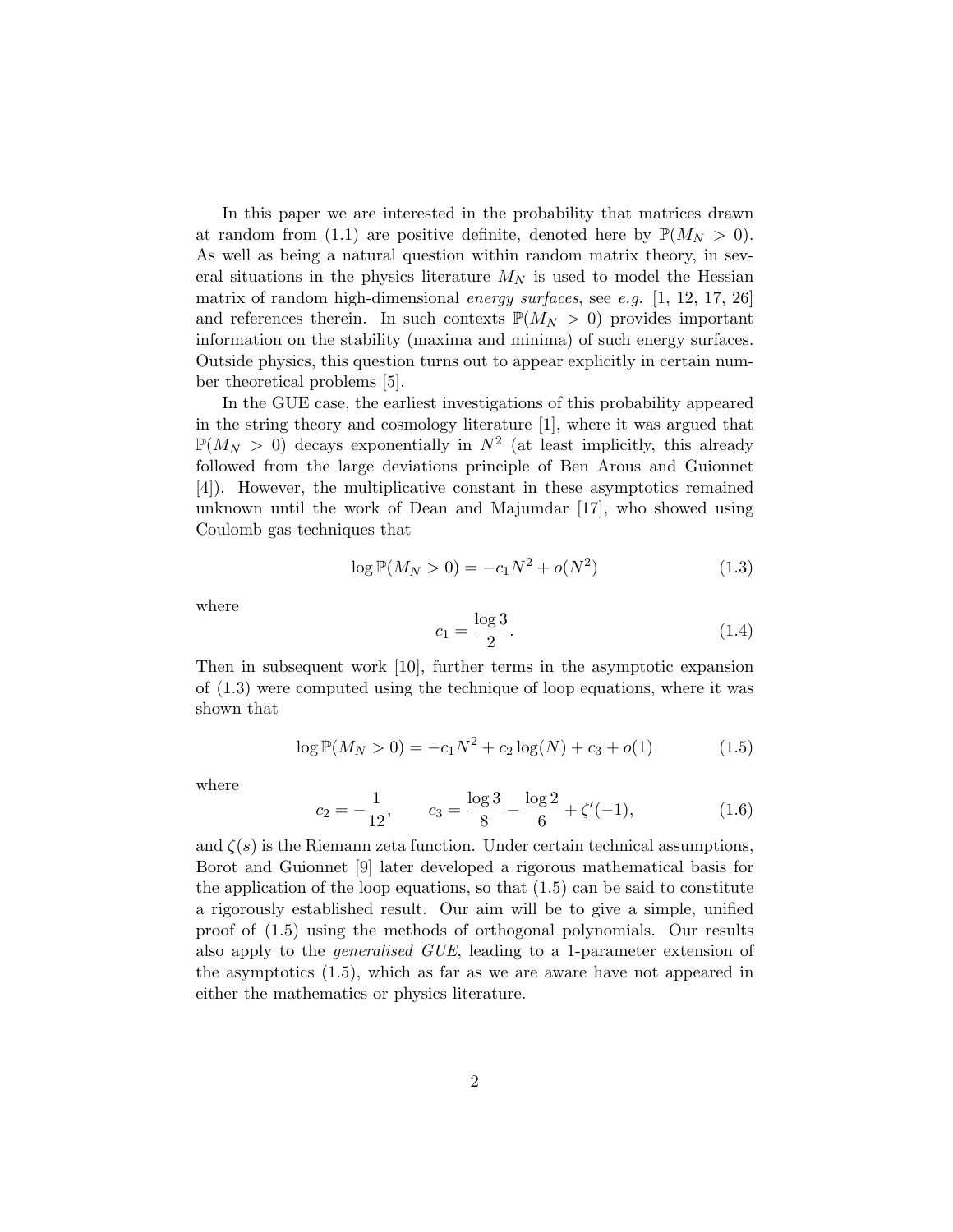Like the ordinary GUE, the generalised GUE is defined on the set of  $N \times N$  Hermitian matrices, but now the probability measure has the form

$$
dP(M_N) = \frac{|\det(M_N)|^{\lambda}}{\mathcal{Z}_N^{\text{gGUE}}} \exp\left(-N \operatorname{Tr}(M_N^2)\right) dM_N, \tag{1.7}
$$

where we assume  $\lambda > -1$  to ensure finiteness of the normalizing constant  $\mathcal{Z}_N^{\text{gGUE}}$  $N^{\text{GUE}}$ :

$$
\mathcal{Z}_N^{\text{gGUE}} = \int_{\mathcal{H}_N} |\det(M_N)|^{\lambda} \exp\left(-N \operatorname{Tr}(M_N^2)\right) dM_N. \tag{1.8}
$$

This partition function depends implicitly on  $\lambda$ , although for simplicity of notation we do not emphasize it. Ensembles of the form (1.7), with extra algebraic terms in the density, were studied extensively in the literature on matrix models under the name Gauss-Penner model, see [20, 2] for details and applications.

The main purpose of this paper is to prove the following

**Theorem 1.1.** Let  $\mathbb{P}(M_N^{(\lambda)} > 0)$  denote the probability that a random matrix from ensemble (1.7) is positive definite. Then for any fixed  $\lambda > -1$ , we have the asymptotic expansion as  $N \to \infty$ ,

$$
\log \mathbb{P}(M_N^{(\lambda)} > 0) = -c_1 N^2 - \frac{\lambda \log(3)}{2} N + \left(c_2 + \frac{\lambda^2}{4}\right) \log(N) + c_3
$$
  
+ 
$$
\frac{3\lambda^2}{4} \log(2) - \frac{\lambda^2}{2} \log(3) - \log \frac{G(\frac{3}{2})G(\frac{1}{2})G(\lambda + 1)}{G(\frac{\lambda + 3}{2})G(\frac{\lambda + 1}{2})G(1)} + \mathcal{O}(N^{-1}),
$$
(1.9)

where  $c_1, c_2$  and  $c_3$  are the explicit constants defined above and  $G(z)$  is the Barnes G function [33, §5.17].

We note that in the case  $\lambda = 0$  we immediately recover the result (1.5) of [10] as a special case. We also mention the work [11] where the dependence of the leading term  $c_1$  on growing  $\lambda \sim N$  is investigated.

Figure 1 illustrates the accuracy of the asymptotic expansion (1.9) for increasing N and several values of  $\lambda$ . The comparison has been made with respect to brute force calculation of the Hankel determinant expression for the partition functions, see Appendix A, which is quite time consuming and needs a large number of digits in Maple.

To prove Theorem 1.1 we will study the partition function:

$$
Z_N(s) = \int_0^\infty \dots \int_0^\infty \prod_{j=1}^N w(x_j; \lambda, s) \prod_{1 \le j < k \le N} (x_k - x_j)^2 \, dx_1 \dots dx_N \tag{1.10}
$$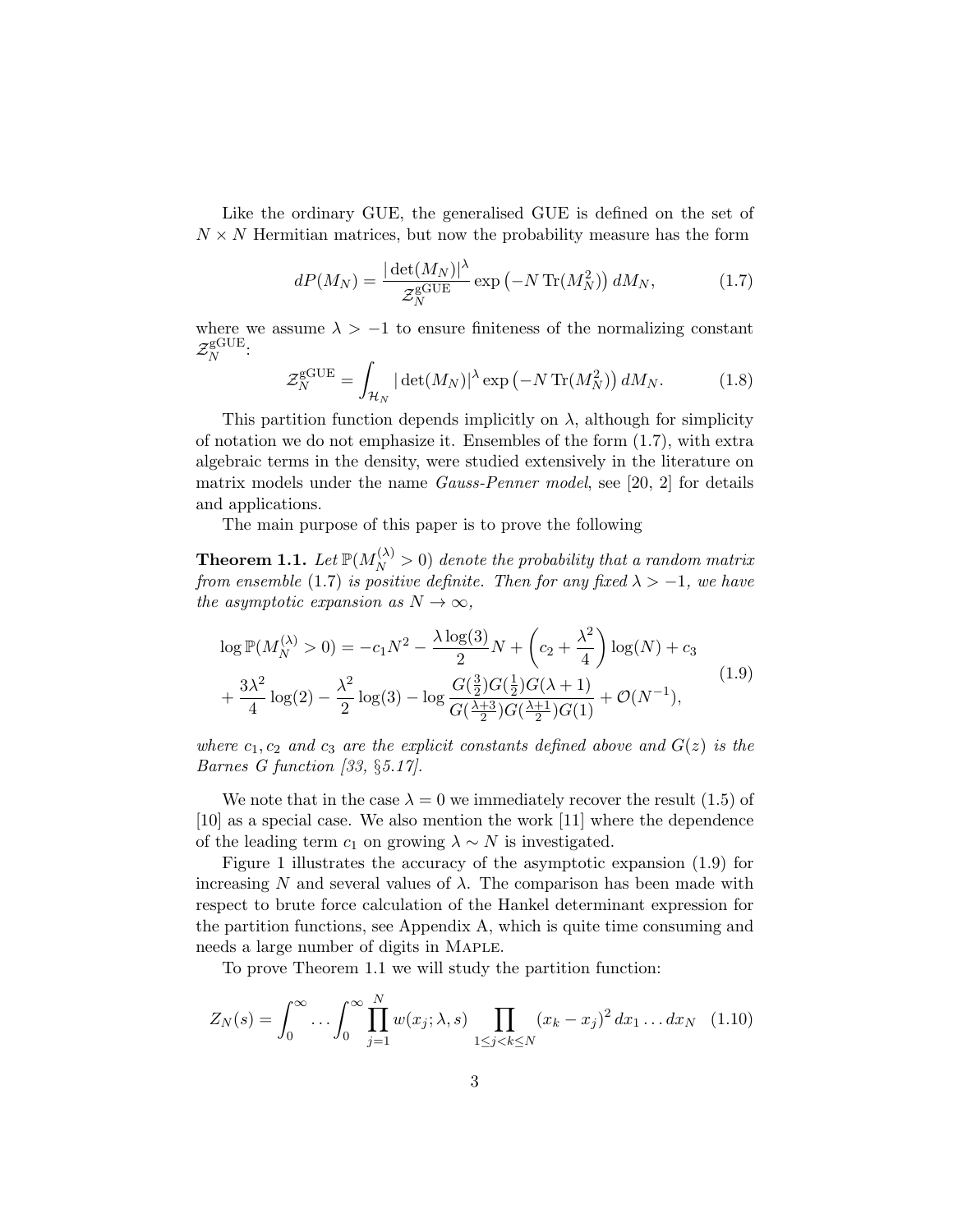

Figure 1: Absolute errors (in  $log_{10}$  scale) as a function of N and for different values of  $\lambda$ , taking all the terms in (1.9) up to order  $\mathcal{O}(1)$  (included).

where

$$
w(x; \lambda, s) = x^{\lambda} e^{-N(x + s(x^2 - x))}.
$$
\n
$$
(1.11)
$$

Note that this deformed weight interpolates between the classical Laguerre weight if  $s = 0$  and the generalized GUE if  $s = 1$ . Diagonalizing  $M_N$ in  $(1.7)$  and integrating out the eigenvectors (see e.g.  $[3, 24, 30]$ ) we see that

$$
\log \mathbb{P}(M_N^{(\lambda)} > 0) = \log \left( \frac{Z_N(1)}{Z_N^{\text{gGUE}}} \right)
$$
  
= 
$$
\int_0^1 \frac{Z_N'(s)}{Z_N(s)} ds + \log Z_N(0) - \log Z_N^{\text{gGUE}}.
$$
 (1.12)

As the quantities  $Z_N(0) = Z_N^{\text{LUE}}$  and  $Z_N^{\text{gGUE}}$  $_N^{\text{gGUE}}$  turn out to have explicit evaluations in terms of Gamma functions (see Lemmas A.1 and A.2), our main task is to compute the integrand in (1.12).

- 1. We write  $Z'_N(s)/Z_N(s)$  in terms of the recurrence coefficients of a suitable family of semiclassical Laguerre polynomials, orthogonal with respect to  $w(x; \lambda, s)$  on  $x \in [0, \infty)$ .
- 2. We compute the first terms in the asymptotic expansion of these recurrence coefficients as  $N \to \infty$ , using the corresponding Riemann– Hilbert problem and the Deift–Zhou method of steepest descent.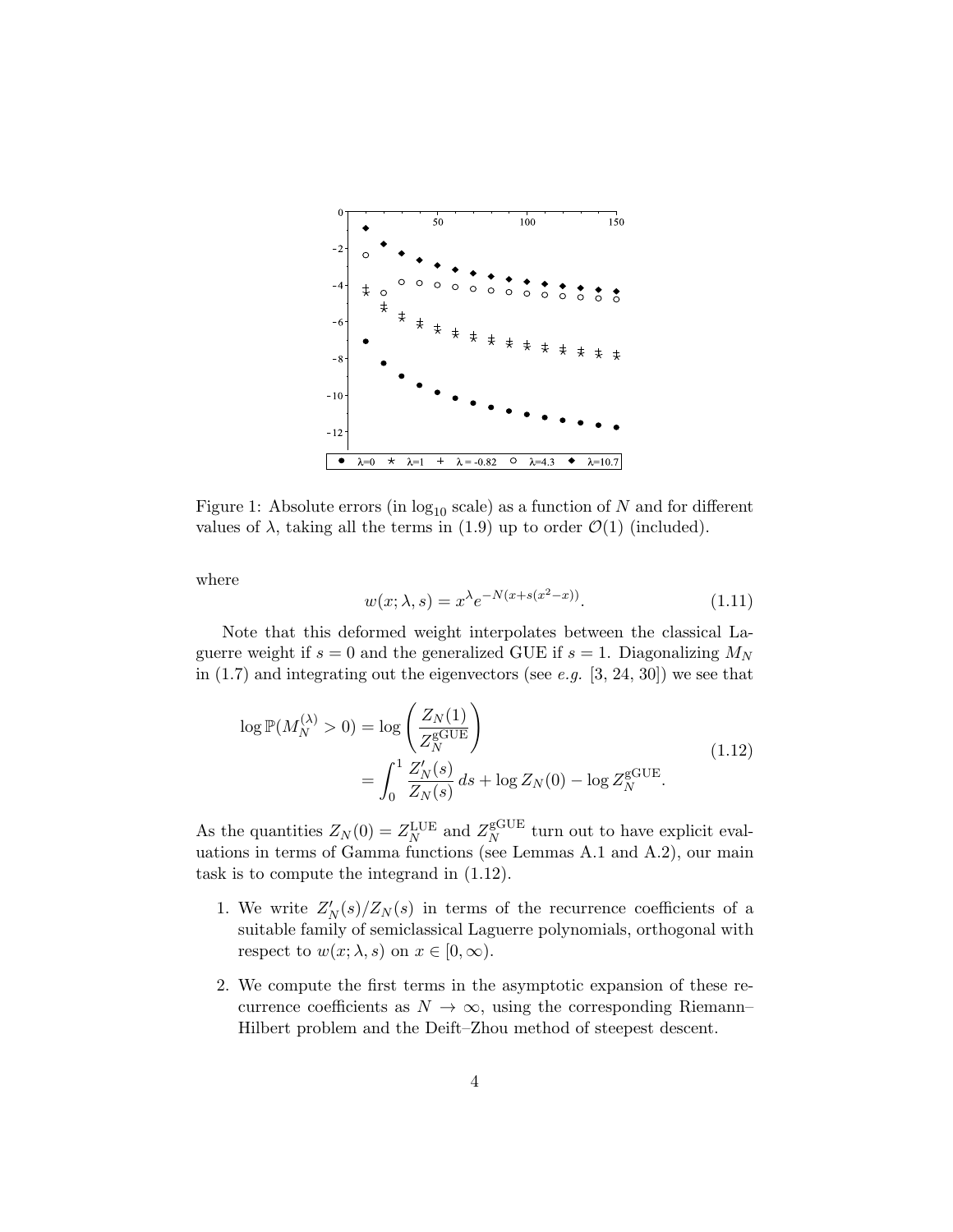3. We show that such asymptotic expansions are uniform in  $s \in [0, 1]$  and we integrate term by term in (1.12).

# 2 Proof of Theorem 1.1

Semi-classical Laguerre orthogonal polynomials (OPs):  $\pi_{n,N}(x) = \pi_{n,N}(x; \lambda, s)$ are defined by the orthogonality

$$
\int_0^\infty \pi_{n,N}(x) x^k w(x; \lambda, s) dx = 0, \qquad k = 0, 1, 2, \dots, n - 1 \qquad (2.1)
$$

and the normalization

$$
\int_0^\infty \pi_{n,N}^2(x) w(x; \lambda, s) dx = h_{n,N}(\lambda, s) \neq 0, \qquad n \ge 0,
$$
 (2.2)

where we write the weight function  $(1.11)$  as

$$
w(x; \lambda, s) = x^{\lambda} e^{-NV(x;s)}, \qquad \lambda > -1
$$
\n(2.3)

and  $N > 0$  is a real parameter. Here the potential is

$$
V(x; s) = x + s(x2 - x),
$$
\n(2.4)

constructed in such a way that  $V(x; 0) = V(x) = x$  corresponds to the classical Laguerre OPs, while  $V(x; 1) = x^2$  is the potential that we are interested in.

Remark 2.1. The deformation (2.4) follows a similar idea as the construction by Bleher and Its in [7]. The quantities considered here were also recently investigated in the complementary regime of fixed N and large parameters by Clarkson and Jordaan [16]. Part of this interest stems from the fact that the recurrence coefficients for semi-classical Laguerre polynomials, with weight  $w(x; \lambda, t) = x^{\lambda} \exp(-x^2 + tx)$ , satisfy deformation equations (in t) that are closely related to the Painlevé IV differential equation  $[8, 21, 16]$ . Different aspects of this relationship were also studied in [25, 38].

Since the weight function (1.11) is positive and integrable on  $[0, \infty)$  for  $s \in [0, 1]$ , it follows from general theory [13, 27], that the orthogonal polynomials  $\pi_{n,N}(x)$  exist uniquely for all  $n \geq 0$  and  $s \in [0,1]$ , and they satisfy  $\deg \pi_{n,N} = n$ . Furthermore, they are solutions of a three term recurrence relation (written in monic form):

$$
x\pi_{n,N}(x) = \pi_{n+1,N}(x) + \alpha_{n,N}\pi_{n,N}(x) + \beta_{n,N}\pi_{n-1,N}(x),
$$
 (2.5)

with initial data  $\pi_{-1,N}(x) = 0$ ,  $\pi_{0,N}(x) = 1$ , and with recurrence coefficients  $\alpha_{n,N} = \alpha_{n,N}(\lambda, s)$  and  $\beta_{n,N} = \beta_{n,N}(\lambda, s)$ .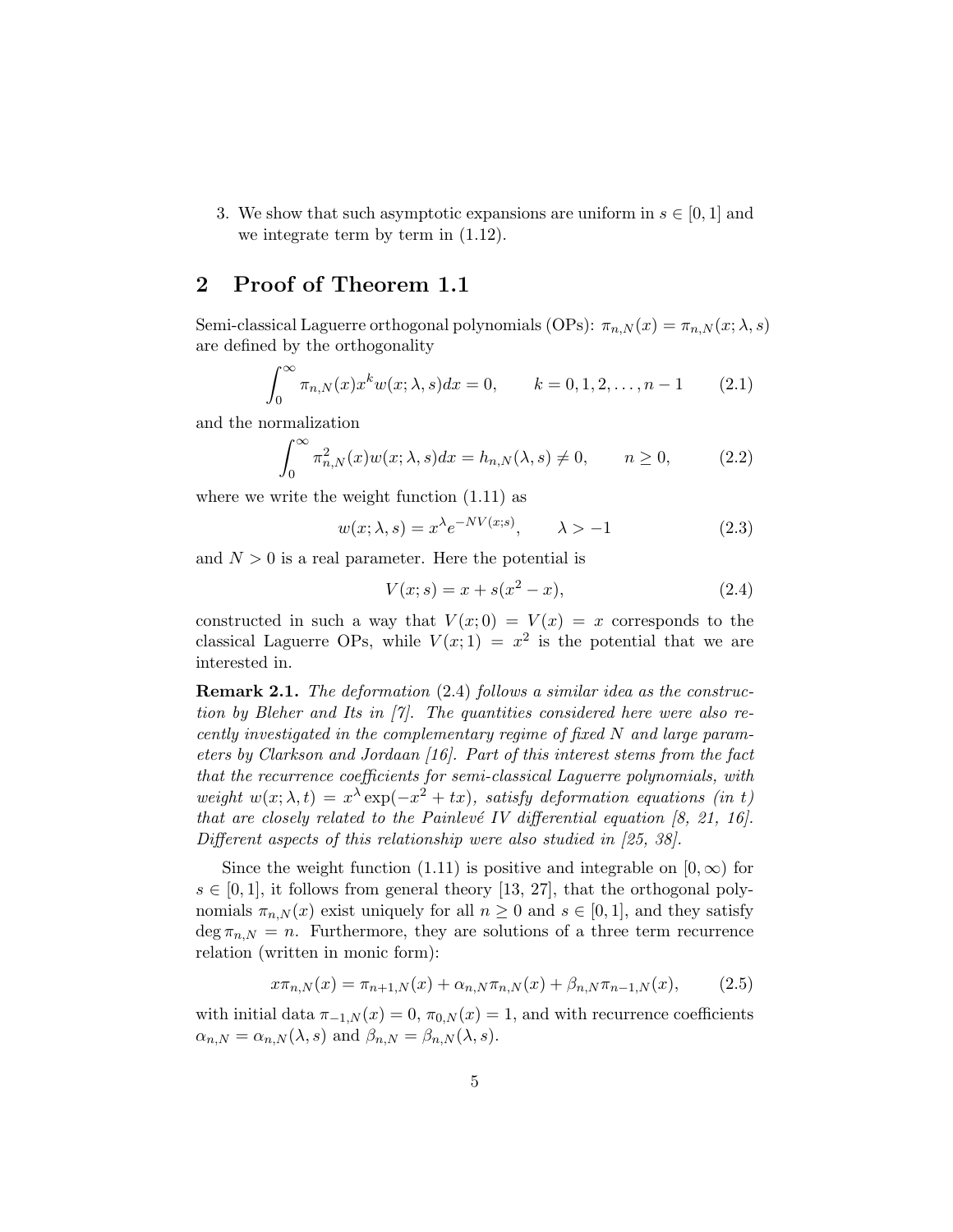**Remark 2.2.** For brevity, in the sequel, we will write  $\alpha_n$  and  $\beta_n$  instead of  $\alpha_{n,N}$  and  $\beta_{n,N}$ , if no confusion arises, and similarly  $h_n$  instead of  $h_{n,N}$ in (2.2). We will also use  $\pi_n(x)$  instead of  $\pi_{n,N}(x)$  for the N-dependent orthogonal polynomials and  $w(x)$  instead of  $w(x; \lambda, s)$  for the weight function  $(1.11).$ 

Next, we write  $Z'_N(s)/Z_N(s)$ , where the derivative is taken with respect to s, in terms of these recurrence coefficients.

Lemma 2.3. We have the following deformation equation

$$
\frac{Z_N'(s)}{Z_N(s)} = \beta_N c_{N,\lambda}(s) - N^2 \left[ (1 - 3s) E_N + 2s F_N \right],
$$
\n(2.6)

where

$$
c_{N,\lambda}(s) := N^2(3-s) + \lambda N \tag{2.7}
$$

$$
E_N := \beta_N(\alpha_N + \alpha_{N-1})
$$
\n(2.8)

$$
F_N := \beta_N(\beta_{N+1} + \beta_N + \beta_{N-1} + \alpha_N^2 + \alpha_N \alpha_{N-1} + \alpha_{N-1}^2)
$$
 (2.9)

Proof. Differentiating (1.10) shows that

$$
\frac{Z'_N(s)}{Z_N(s)} = -N \mathbb{E}_V \left[ \sum_{j=1}^N (x_j^2 - x_j) \right]
$$
 (2.10)

where  $\mathbb{E}_V$  denotes expectation with respect to the joint probability density function proportional to

$$
\prod_{j=1}^{N} x_j^{\lambda} e^{-NV(x_j,\lambda,s)} \prod_{1 \le j < k \le N} (x_k - x_j)^2 \tag{2.11}
$$

and  $x_j \in [0, \infty)$ ,  $j = 1, ..., N$ . The latter expectation can be written

$$
-N\mathbb{E}_V\left[\sum_{j=1}^N (x_j^2 - x_j)\right] = -N \int_0^\infty (x^2 - x)\rho_N(x) dx \qquad (2.12)
$$

where  $\rho_N(x)$  is the so-called 'one-point correlation function' or 'eigenvalue density' corresponding to  $(2.11)$ , see e.g. [3, 30] for definitions and basic properties of this quantity. The equality (2.12) appears frequently in random matrix theory, appropriate references include [34, Eqn. 1.1.20 and Eqn.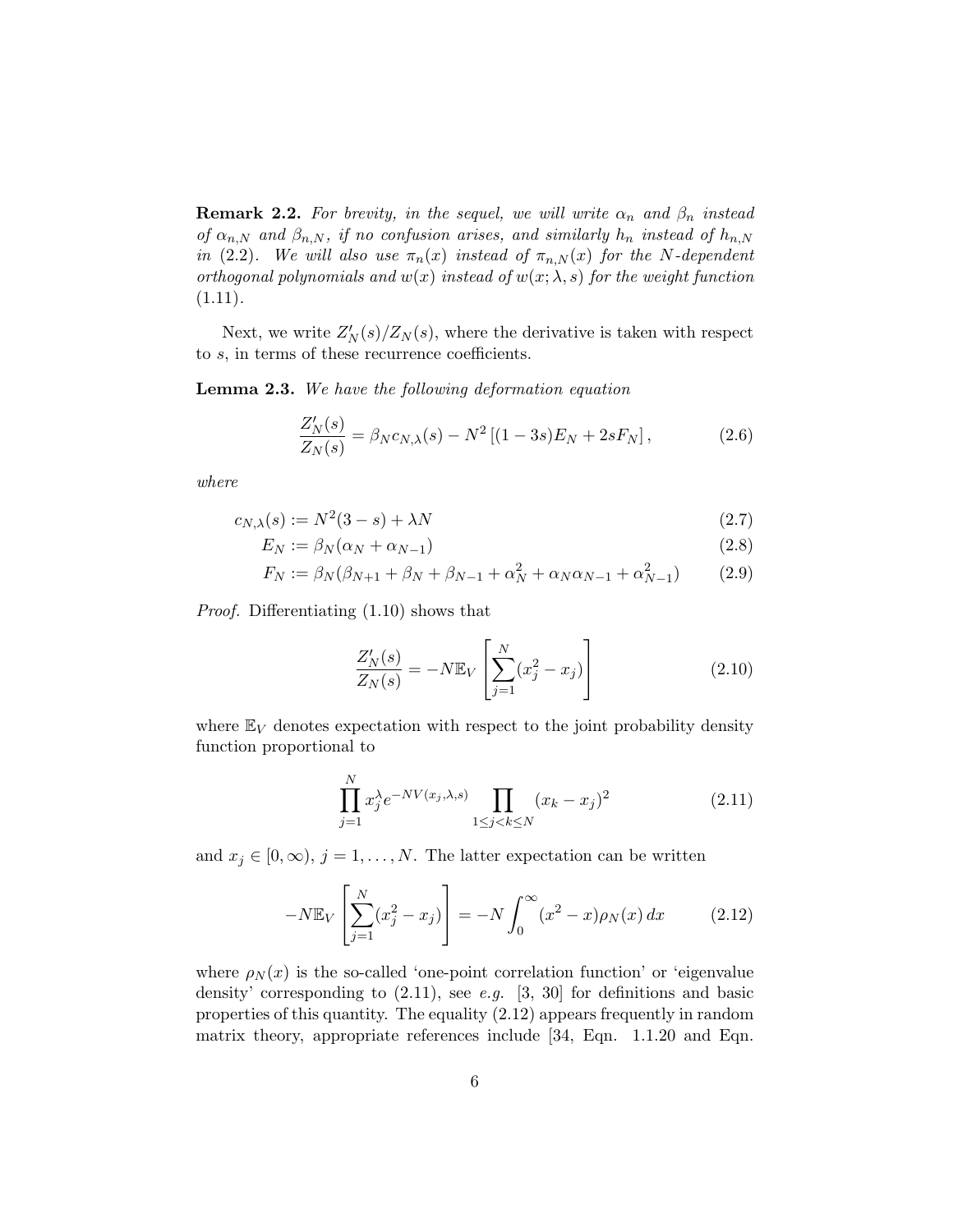1.1.41], see also [39, Eqn. 1.8] where it was used for a similar purpose. In particular it is known that  $\rho_N(x)$  can be computed explicitly by means of the Christoffel-Darboux formula:

$$
\rho_N(x) = w(x) \frac{\pi'_N(x)\pi_{N-1}(x) - \pi_N(x)\pi'_{N-1}(x)}{h_{N-1}}
$$
\n(2.13)

Inserting (2.13) into (2.12) yields four different contributions which can all be written in terms of the recurrence coefficients  $\alpha_N$  and  $\beta_N$ . One term vanishes due to

$$
\int_0^\infty x \pi'_{N-1}(x) \pi_N(x) w(x) dx = 0,
$$
\n(2.14)

a consequence of orthogonality. So  $(2.12)$  can be decomposed as  $I = I_1 +$  $I_2 + I_3$ , where

$$
I_1 := \frac{N}{h_{N-1}} \int_0^\infty x^2 \pi'_{N-1}(x) \pi_N(x) w(x) \, dx \tag{2.15}
$$

$$
I_2 := -\frac{N}{h_{N-1}} \int_0^\infty x^2 \pi'_N(x) \pi_{N-1}(x) w(x) \, dx \tag{2.16}
$$

$$
I_3 := \frac{N}{h_{N-1}} \int_0^\infty x \pi'_N(x) \pi_{N-1}(x) w(x) \, dx \tag{2.17}
$$

First observe that  $I_1 = N(N-1)\beta_N$  (as a consequence of  $h_N/h_{N-1} = \beta_N$ ). An exercise in integration by parts shows that

$$
I_2 = N(N + 1 + \lambda)\beta_N - N^2(1 - s)E_N - 2sN^2F_N \tag{2.18}
$$

$$
I_3 = (1 - s)N^2 \beta_N + N^2 2s E_N \tag{2.19}
$$

where

$$
E_N := \frac{1}{h_{N-1}} \int_0^\infty \pi_N(x) \pi_{N-1}(x) x^2 w(x) \, dx \tag{2.20}
$$

$$
F_N := \frac{1}{h_{N-1}} \int_0^\infty \pi_N(x) \pi_{N-1}(x) x^3 w(x) \, dx \tag{2.21}
$$

Combining all these terms yields (2.6). Finally the identities (2.8) and (2.9) follow from the three term recurrence relation (2.5).  $\Box$ 

The recurrence coefficients in Lemma 2.3 can be computed by solving the following coupled system of recurrence relations in the limit  $N \to \infty$ .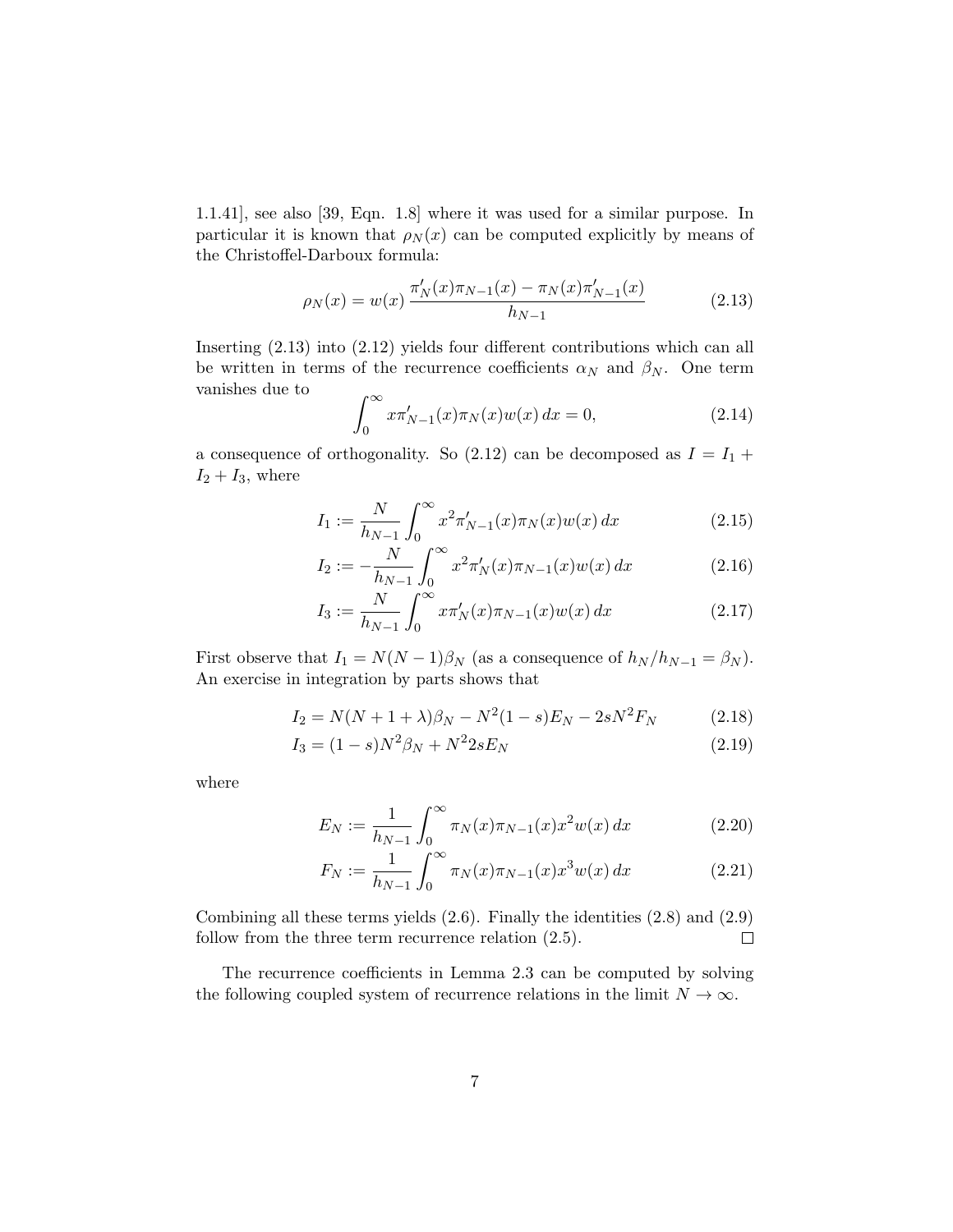**Proposition 2.4** (String equations). Let  $n/N = q$  and  $s \in [0,1]$ , then the recurrence coefficients  $\alpha_n$  and  $\beta_n$  in (2.5) (omitting N for brevity) satisfy

$$
2s(\beta_{n+1} + \beta_n + \alpha_n^2) + (1 - s)\alpha_n = 2q + \frac{\lambda + 1}{N},
$$
  

$$
\beta_n (2s\alpha_n + 1 - s) (2s\alpha_{n-1} + 1 - s) = (2s\beta_n - q) \left(2s\beta_n - q - \frac{\lambda}{N}\right),
$$
 (2.22)

with the values at  $s = 0$  corresponding to the (scaled with N) Laguerre polynomials:

$$
\alpha_n(0) = 2q + \frac{\lambda + 1}{N}, \qquad \beta_n(0) = q\left(q + \frac{\lambda}{N}\right).
$$

Proof. The string equations are known from [8, Theorem 1.1], [21] adapting the potential  $V(x; s) = x^2 - sx$  to the present one.  $\Box$ 

We remark in passing that Boelen and Van Assche [8] have shown that  $(2.22)$  can be obtained from an asymmetric discrete Painlevé IV equation by a limiting process.

To solve this system of equations asymptotically as  $N \to \infty$ , we exploit the following fact, the proof of which is postponed to the next section.

**Proposition 2.5.** Let  $n/N = q$ . For any  $\lambda > -1$ , the recurrence coefficients  $\alpha_n$  and  $\beta_n$  in (2.5) (omitting N for brevity) have asymptotic expansions in inverse powers of N, as  $N \to \infty$ :

$$
\alpha_n = \alpha_n(q, \lambda, s) \sim \sum_{k=0}^{\infty} f_k(q, \lambda, s) N^{-k},
$$
  

$$
\beta_n = \beta_n(q, \lambda, s) \sim \sum_{k=0}^{\infty} g_k(q, \lambda, s) N^{-k}.
$$
 (2.23)

The coefficients  $f_k(q, \lambda, s)$  and  $g_k(q, \lambda, s)$  are real analytic functions of  $s \in$  $[0, 1]$ , and these expansions hold uniformly for s in this interval.

With these ingredients in hand, we can now prove Theorem 1.1. We insert the expansions (2.23) into the recurrence (2.22) and equate terms with equal powers of  $N$ . At leading order the solution consistent with the values at  $s = 0$  is

$$
f_0 = \frac{s - 1 + \Delta}{6s}, \qquad g_0 = \frac{(\Delta + s - 1)\Delta}{72s^2}, \tag{2.24}
$$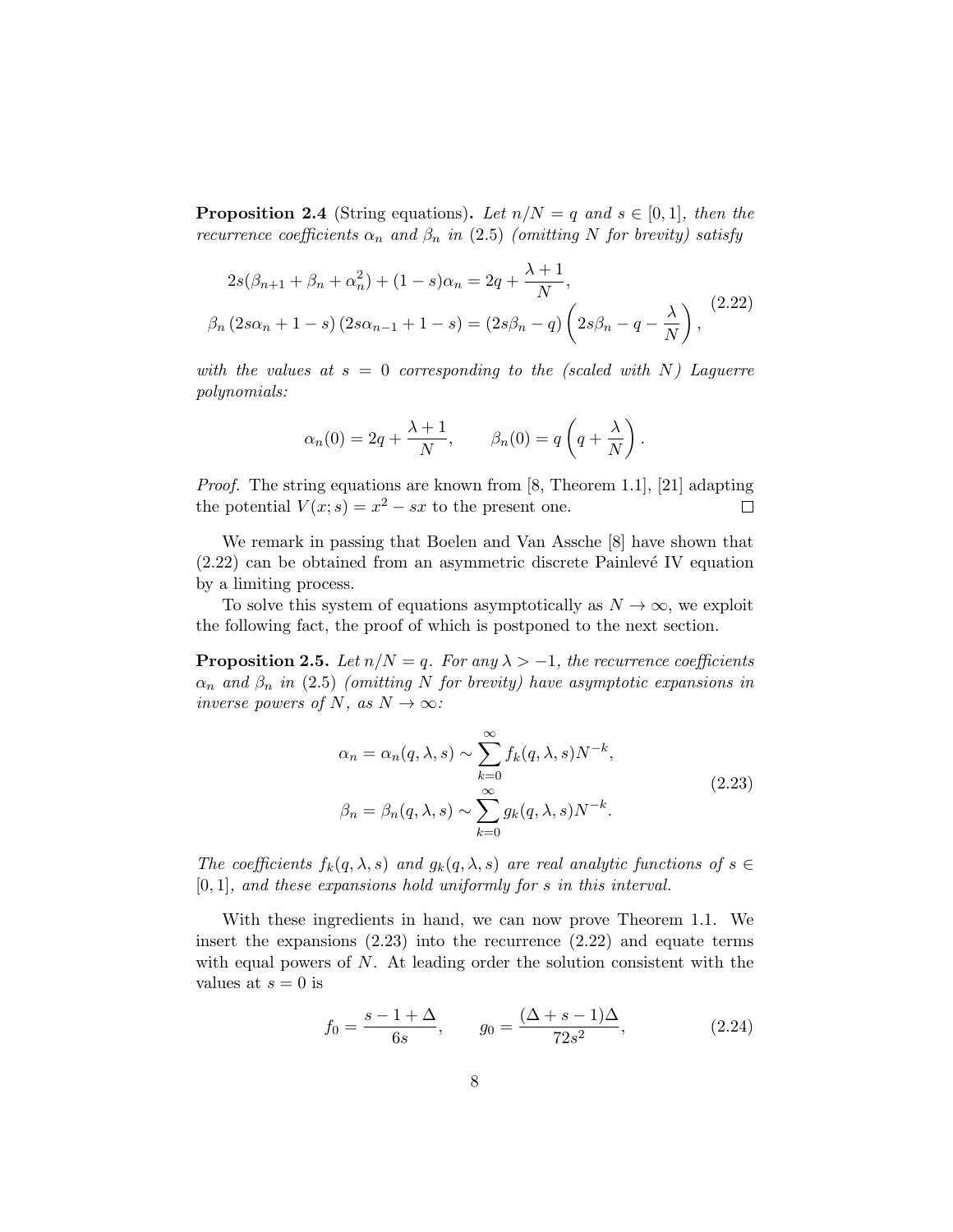where  $\Delta = \Delta(q, s) = \sqrt{s^2 + 24qs - 2s + 1}$ . Next, we have  $f_1 = \frac{\lambda + 1}{\lambda}$  $\frac{+1}{\Delta}$ ,  $g_1 = \frac{(\Delta + s - 1)\lambda}{12\Delta s}$  $12\Delta s$ 

Higher order corrections can be computed systematically in Maple, but become quite cumbersome. If we substitute the terms up to order  $\mathcal{O}(N^{-2})$ (included), with  $n = N$  (so  $q = 1$ ) into the right hand side of (2.6), we get

$$
\frac{Z_N'(s)}{Z_N(s)} = A(s)N^2 + B(s)N + C(s) + \mathcal{O}(N^{-1}), \qquad N \to \infty,
$$
 (2.26)

where

$$
A(s) = \frac{\Delta^3(s+1) + s^4 + 34s^3 - 216s^2 - 34s - 1}{432s^3},
$$
 (2.27)

 $(2.25)$ 

$$
B(s) = \frac{\lambda(s^2 - 12s - 1 + (s+1)\Delta)}{24s^2},
$$
\n(2.28)

$$
C(s) = \frac{\lambda^2(s+1)[s^2+6s+1+(s-1)\Delta]}{4s(s^2-10s+1)\Delta}
$$
\n(2.29)

$$
-\frac{(s+1)^3 \Delta + (s^2 - 1)(s^2 + 14s + 1)}{12s(s^2 - 10s + 1)\Delta^2},
$$
\n(2.30)

Now integrating from  $s = 0$  to  $s = 1$ , we get

$$
\int_{0}^{1} \frac{Z'_{N}(s)}{Z_{N}(s)} ds = N^{2} \int_{0}^{1} A(s) ds + N \int_{0}^{1} B(s) ds + \int_{0}^{1} C(s) ds + \mathcal{O}(N^{-1})
$$

$$
= N^{2} \left(\frac{3}{4} - \frac{\log 6}{2}\right) + N \left(\frac{1}{2} - \frac{\log 6}{2}\right) \lambda
$$

$$
+ \frac{\lambda^{2} \log(2/3)}{2} + \frac{\log 3}{8} - \frac{\log 2}{6} + \mathcal{O}(N^{-1}).
$$
(2.31)

The integrals in (2.31) are easily calculated in any computer algebra package. Combining (2.31) with the known asymptotics for  $\log Z_N(0)$  and  $\log Z_N^{\text{gGUE}}$ N (see Lemmas A.1 and A.2 respectively) in (1.12) completes the proof of Theorem 1.1. In the next section we prove Proposition 2.5.

## $3 \frac{1}{N}$  expansion for the recurrence coefficients

The main purpose of this section is to justify the Ansatz (2.23) which we inserted into the string equations. This is based on the fact that the recurrence coefficients can be computed in terms of the solution of an appropriate Riemann-Hilbert problem (RHP). Then their asymptotics can be analysed very precisely using the Deift–Zhou method of steepest descent.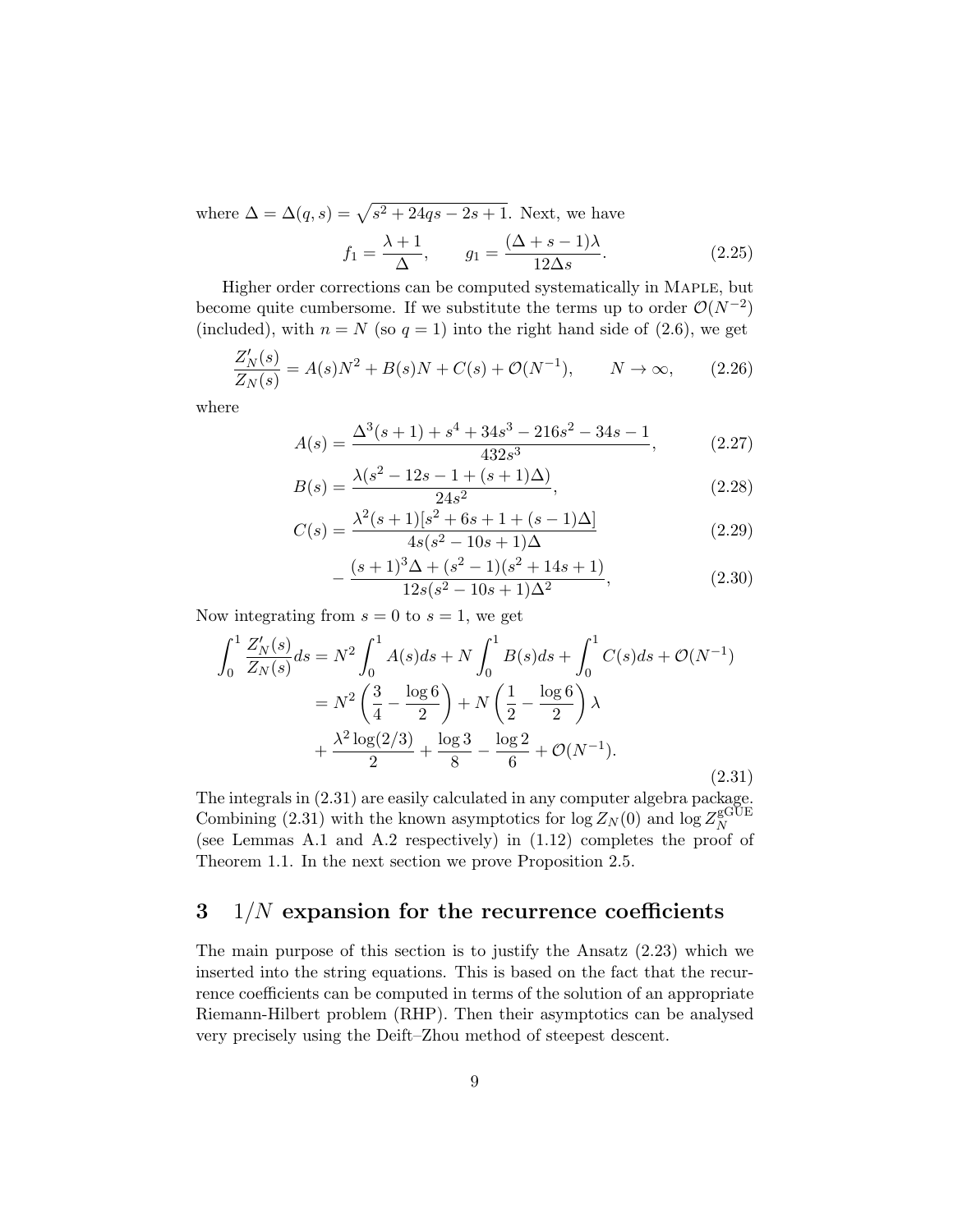#### 3.1 Equilibrium measure

In the steepest descent analysis, a key role is played by the equilibrium measure  $d\mu_V$ , which minimizes the logarithmic energy

$$
E(\nu) = \iint \log \frac{1}{|x - y|} d\nu(x) d\nu(y) + \int V(x; s) d\nu(x), \tag{3.1}
$$

over all probability measures supported on  $[0, \infty)$ , where the external field  $V(x; s)$  is given by (2.4). Such a problem has a unique solution, say  $d\mu_V(x; s)$ , since  $w(x; \lambda, s) = x^{\lambda} e^{-NV(x; s)}$  is an admissible weight function in the sense of Saff and Totik [35, Def. 1.1]. Moreover, we have the variational equations

$$
-g_{+}(x; s) - g_{-}(x; s) + V(x; s) = \ell, \qquad x \in \text{supp}\,\mu_{V}(x; s),
$$
  

$$
-g_{+}(x; s) - g_{-}(x; s) + V(x; s) \ge \ell, \qquad x \text{ a.e. in } [0, \infty),
$$
 (3.2)

where  $g(z; s) = \int \log(z - x) d\mu_V(x; s)$  is analytic for  $z \in \mathbb{C} \setminus \mathbb{R}$ , and  $g_{\pm}(x; s)$ indicate the boundary values

$$
g_{\pm}(x; s) = \lim_{\varepsilon \to 0^+} g(x \pm i\varepsilon; s), \qquad x \in \mathbb{R}.
$$

In our case, the support and density of the equilibrium measure can be worked out explicitly:

**Lemma 3.1.** Let  $s \in [0,1]$ , the equilibrium measure corresponding to the weight function  $w(x; \lambda, s) = x^{\lambda} e^{-NV(x; s)}$ , with  $V(x; s)$  given by (2.4), is supported on the interval  $(0, c)$ , where

$$
c = \frac{s - 1 + \sqrt{s^2 + 22s + 1}}{3s}.
$$
\n(3.3)

If we write  $d\mu_V(x; s) = \psi_V(x; s) dx$ , the density is given by

$$
\psi_V(x;s) = -\frac{1}{\pi}(ax+b)\sqrt{\frac{c-x}{x}},\tag{3.4}
$$

with

$$
a = -s, \qquad b = \frac{2s - 2 - \sqrt{s^2 + 22s + 1}}{6}.\tag{3.5}
$$

*Proof.* The potential  $V(x; s) = x+s(x^2-x)$  is convex for any  $s \in [0, 1]$ , hence following the general theory, see for instance the monograph of Saff and Totik [35, Chapter IV, Theorem 1.11], the equilibrium measure is supported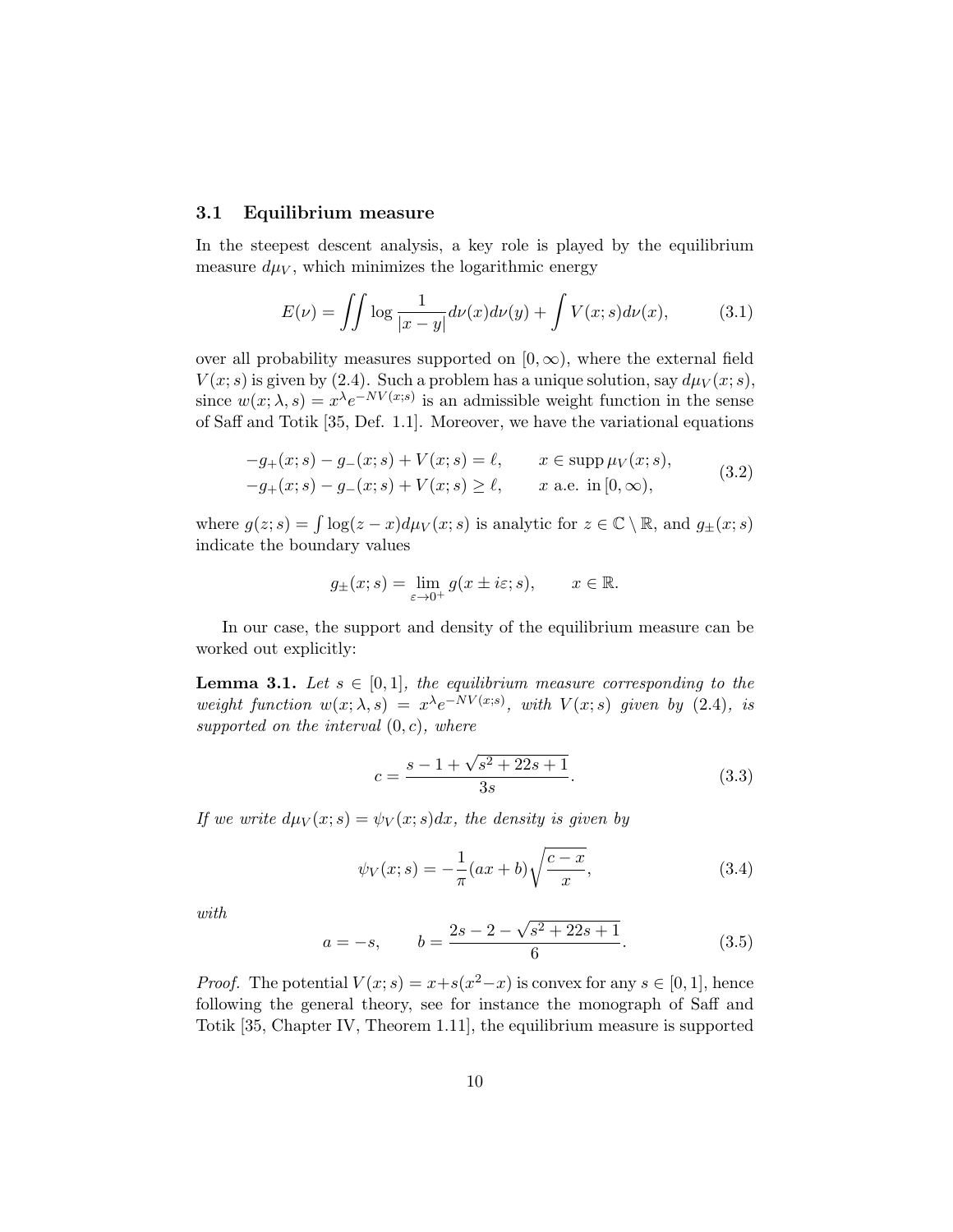on a single interval, say [0, c]. If such equilibrium measure is  $d\mu_V(x; s) =$  $\psi_V(x; s)dx$ , the function

$$
\omega(z;s) = \int_0^c \frac{\psi_V(x;s)}{z-x} dx
$$

satisfies

$$
\omega(z;s) = \frac{1}{z} + \mathcal{O}(z^{-2}), \qquad z \to \infty,
$$
  

$$
\omega_{+}(x;s) + \omega_{-}(x;s) = V'(x;s), \qquad x \in (0,c),
$$
 (3.6)

the second identity being a consequence of the variational equations (3.2).

Consequently, we look for  $\omega(z; s)$  of the form

$$
\omega(z;s) = \frac{V'(z;s)}{2} + (az+b)(z-c)^{1/2},
$$

with a branch cut on  $[0, c]$ . The first equation in (3.6) gives the coefficients a, b and c in  $(3.3)$  and  $(3.5)$ .  $\Box$ 

We observe that the form of the equilibrium measure is uniform in  $s \in \mathbb{R}$ [0, 1]. A straightforward calculation from (3.3) shows that  $c = c(s)$  is a decreasing function for  $s \in [0, 1]$ , and  $c \in [\frac{2}{3}]$ 3  $\sqrt{6}$ , 4]. Similarly, the extra zero of the density is  $-b/a$ , where a and b are given in (3.5), and it increasing with s from  $-\infty$  to  $-\frac{2}{3}$ 3  $\sqrt{6}$ . Since this extra zero is bounded away from the support of the equilibrium measure when  $s \in [0,1]$ , no critical transitions take place. This fact will be crucial in the calculation of the asymptotic expansions below.

#### 3.2 RH problem

Following the original idea of Fokas, Its and Kitaev [23] in this context, the (monic) semiclassical Laguerre polynomials  $\pi_n(x)$  are the  $(1, 1)$  entry of a  $2 \times 2$  matrix  $Y(z) = Y_n(z; \lambda, s) : \mathbb{C} \setminus [0, \infty) \mapsto \mathbb{C}^{2 \times 2}$  that satisfies the following RH problem:

- 1.  $Y(z)$  is analytic in  $\mathbb{C} \setminus [0, \infty)$ .
- 2. On  $(0, \infty)$ , oriented from left to right, the boundary values of Y satisfy

$$
Y_{+}(x) = Y_{-}(x) \begin{pmatrix} 1 & x^{\lambda} e^{-NV(x;s)} \\ 0 & 1 \end{pmatrix},
$$

where  $Y_{\pm}(x) = \lim_{\varepsilon \to 0^+} Y(x \pm i\varepsilon)$ , taken entrywise, indicates the boundary values from above and below the real axis respectively.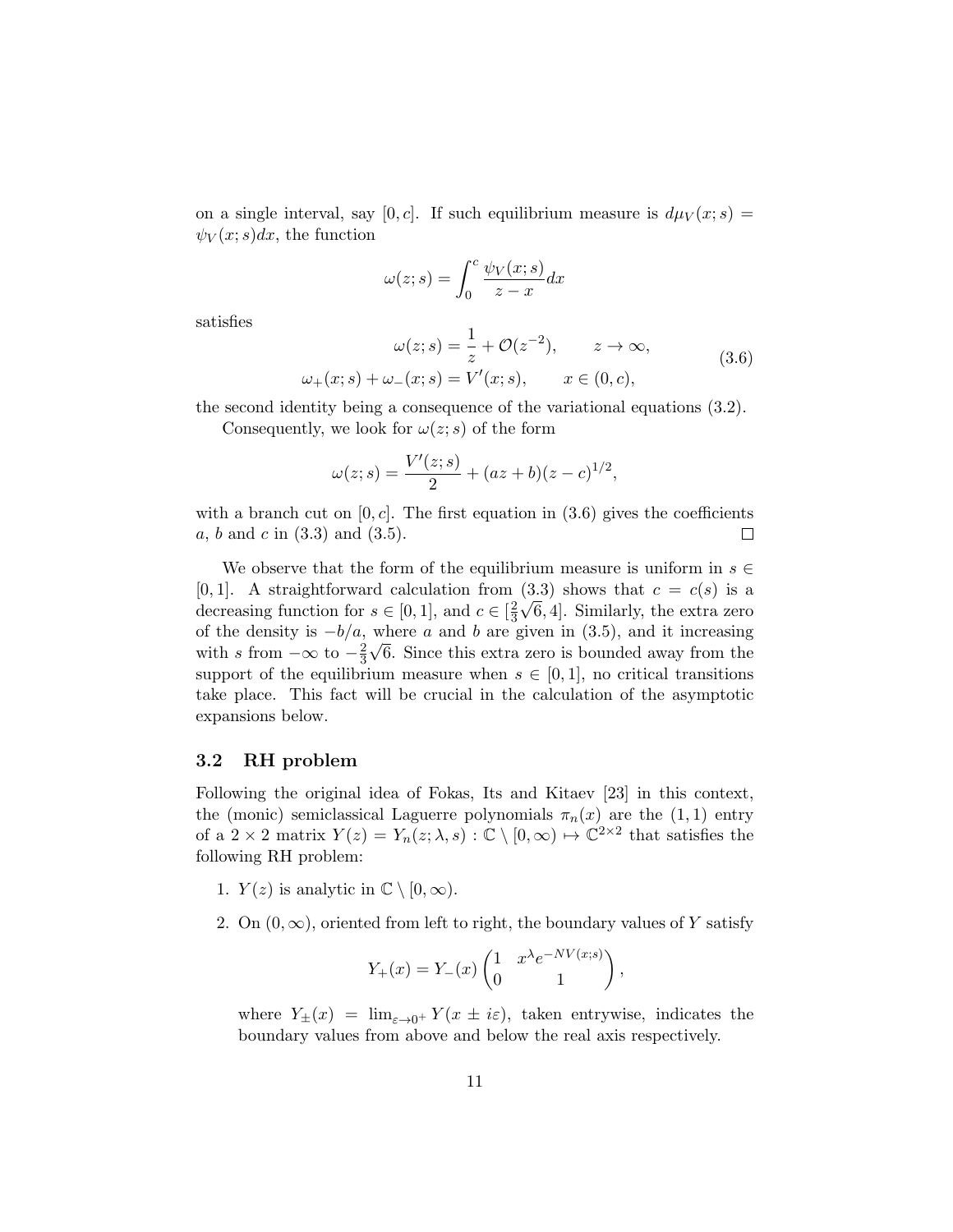3. As  $z \to \infty$ , we have

$$
Y(z) = \left(I + \frac{Y_1}{z} + \frac{Y_2}{z^2} + \mathcal{O}\left(\frac{1}{z^3}\right)\right) \begin{pmatrix} z^n & 0\\ 0 & z^{-n} \end{pmatrix}
$$
 (3.7)

4. As  $z \to 0$ , we have

$$
Y(z) = \begin{cases} \begin{pmatrix} \mathcal{O}(1) & \mathcal{O}(z^{\lambda}) \\ \mathcal{O}(1) & \mathcal{O}(z^{\lambda}) \end{pmatrix}, & \lambda < 0, \\ \begin{pmatrix} \mathcal{O}(1) & \mathcal{O}(\log z) \\ \mathcal{O}(1) & \mathcal{O}(\log z) \end{pmatrix}, & \lambda = 0, \\ \begin{pmatrix} \mathcal{O}(1) & \mathcal{O}(1) \\ \mathcal{O}(1) & \mathcal{O}(1) \end{pmatrix}, & \lambda > 0. \end{cases}
$$
(3.8)

It is known [18] that the recurrence coefficients in (2.5) can be written as follows:

$$
\alpha_{n,N} = \frac{(Y_2)_{12}}{(Y_1)_{12}} - (Y_1)_{22}, \qquad \beta_{n,N} = (Y_1)_{12}(Y_1)_{21} \tag{3.9}
$$

where  $Y_1$  and  $Y_2$  are the matrices that appear in the asymptotic expansion (3.7), see [6, §3.2] or [18].

#### 3.3 Steepest descent

The steepest descent method of Deift and Zhou consists of a series of transformations that lead to a final RH problem that can be solved asymptotically as  $N \to \infty$ , uniformly in z in the complex plane. Since we are only using the steepest descent method in order to prove existence of an asymptotic expansion in powers of  $1/N$  for the recurrence coefficients, and not to obtain the details of the coefficients therein, the presentation will be quite brief. We refer the reader to the work of Vanlessen [37], or Zhao et al. [39] for a more detailed explanation in a similar setting.

The basic steps in this case are the following:

$$
Y \mapsto T \mapsto S \mapsto R. \tag{3.10}
$$

The first step  $Y \mapsto T$  is a normalization at infinity:

$$
T(z) = \begin{pmatrix} e^{-N\ell/2} & 0\\ 0 & e^{N\ell/2} \end{pmatrix} Y(z) \begin{pmatrix} e^{-N(g(z;s) - \ell/2)} & 0\\ 0 & e^{N(g(z;s) - \ell/2)} \end{pmatrix}, \quad (3.11)
$$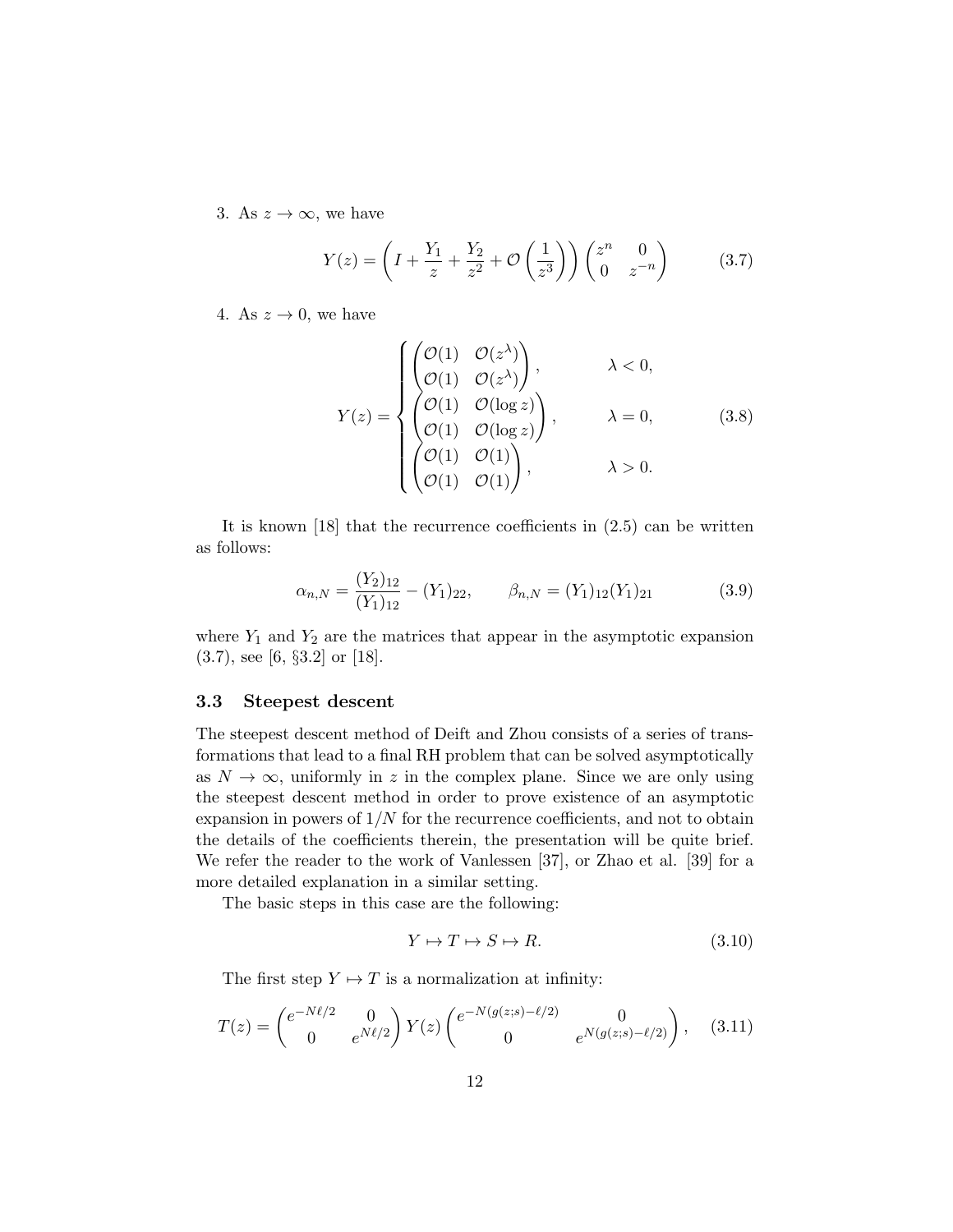where  $\ell$  is a constant in N (Lagrange multiplier of the equilibrium problem), and  $g$  is the logarithmic transform of the equilibrium measure:

$$
g(z; s) = \int_0^c \log(z - x) d\mu_V(x; s), \tag{3.12}
$$

which is analytic in  $\mathbb{C}\setminus(-\infty,c]$ , with c given by (3.3), and as  $z\to\infty$  satisfies

$$
g(z; s) = \log z - \frac{\mu_1(s)}{z} - \frac{\mu_2(s)}{2z^2} + \mathcal{O}(z^{-3}),\tag{3.13}
$$

where  $\mu_k(s) = \int_0^c x^k d\mu_V(x; s), k \ge 1$ , are the moments of the measure  $d\mu_V$ , that can be computed explicitly. As a consequence, we have the expansion

$$
e^{Ng(z;s)\sigma_3} = \begin{pmatrix} e^{Ng(z;s)} & 0\\ 0 & e^{-Ng(z;s)} \end{pmatrix}
$$
  
=  $\begin{pmatrix} z^N & 0\\ 0 & z^{-N} \end{pmatrix} \left( I + \frac{G_1}{z} + \frac{G_2}{z} + \mathcal{O}(z^{-3}) \right),$  (3.14)

as  $z \to \infty$ , where  $G_1$  and  $G_2$  are diagonal matrices (and dependent of s and  $N$ ).

The second step  $T(z) \mapsto S(z)$  deforms the jump contours by opening a lens around the interval  $[0, c]$ . This step does not make any change away from a small neighbourhood of  $[0, c]$ , and since we will be using information as  $z \to \infty$  for the recurrence coefficients, see (3.9), we can replace  $T(z) = S(z)$ .

The final step,  $S(z) \mapsto R(z)$  involves both a global unimodular parametrix  $P^{(\infty)}(z)$ , away from the endpoints  $z = 0$  and  $z = c$ , and two unimodular local parametrices,  $P_{Airy}(z)$  and  $P_{\text{Bessel}}(z)$  built out of Airy functions in a neighbourhood of  $z = c$  and Bessel functions in a neighbourhood of  $z = 0$ . Then we construct

$$
R(z) = \begin{cases} S(z)[P^{(\infty)}]^{-1}(z), & z \in \mathbb{C} \setminus \overline{D_{\delta}(0)} \cup \overline{D_{\delta}(c)}, \\ S(z)[P_{\text{Airy}}]^{-1}(z), & z \in D_{\delta}(c), \\ S(z)[P_{\text{Bessel}}]^{-1}(z), & z \in D_{\delta}(0), \end{cases}
$$

where  $D_{\delta}(0)$  and  $D_{\delta}(c)$  are discs of fixed radius  $\delta > 0$  around  $z = 0$  and  $z = c$  respectively. The RH problem for  $R(z)$  can be solved iteratively, since R is normalized at infinity and all jumps are close to the identity, see  $[6,$ §11] or [18]. The consequence is an asymptotic expansion of the form:

$$
R(z) \sim \sum_{m=0}^{\infty} \frac{R^{(m)}(z)}{N^m}, \qquad N \to \infty,
$$
 (3.15)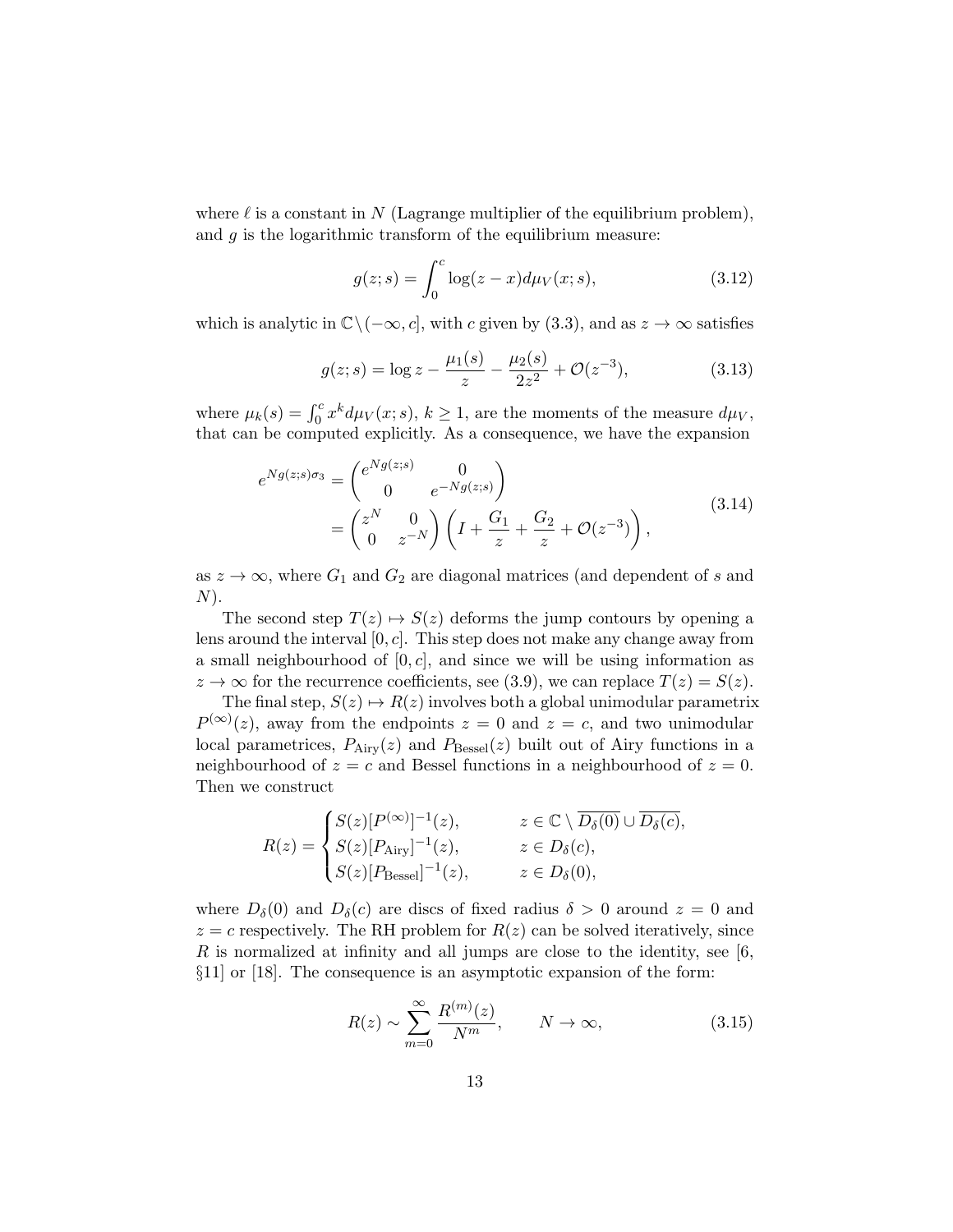uniformly in z away from a contour  $\Sigma_R$  around the interval  $[0, c]$ , see [18, Chapter 7] or [39]. It is at this stage that the uniform form of the equilibrium measure with respect to  $s$  is fundamentally important, since the parametrices depend on s but they have the same structure for  $s \in [0, 1]$ , i.e.  $(3.15)$  holds uniformly with respect to  $s \in [0,1]$ .

In addition, R has an asymptotic expansion as  $z \to \infty$ , that we write

$$
R(z) \sim I + \sum_{k=1}^{\infty} \frac{R_k}{z^m},\tag{3.16}
$$

and combining  $(3.16)$  with  $(3.15)$ , each coefficient  $R_k$  can be expanded asymptotically in inverse powers of N.

Away from the interval [0, c], we write  $T(z) = S(z) = R(z)P^{(\infty)}(z)$  and replace this in (3.11):

$$
Y(z) = \begin{pmatrix} e^{N\ell/2} & 0\\ 0 & e^{-N\ell/2} \end{pmatrix} R(z) P^{(\infty)}(z) \begin{pmatrix} e^{N(g(z;s) - \ell/2)} & 0\\ 0 & e^{-N(g(z;s) - \ell/2)} \end{pmatrix}.
$$
\n(3.17)

The global parametrix  $P^{(\infty)}$  satisfies a RH problem analogous to the one presented in [37, Section 3.5], but on  $[0, c]$  instead of [0, 1]. Making the corresponding changes, we have

$$
P^{(\infty)}(z) = I + \frac{P_1^{(\infty)}}{z} + \frac{P_2^{(\infty)}}{z^2} + \mathcal{O}(z^{-3}),\tag{3.18}
$$

as  $z \to \infty$ , with some matrices  $P_1^{(\infty)}$  $P_1^{(\infty)}$  and  $P_2^{(\infty)}$  $t_2^{(0)}$  that can be computed explicitly, but whose precise form is not relevant in the present discussion. Using (3.16) in (3.17) and identifying terms, we obtain

$$
Y_1 = e^{\frac{N\ell\sigma_3}{2}} (P_1^{(\infty)} + G_1 + R_1)e^{-\frac{N\ell\sigma_3}{2}}
$$
  
\n
$$
Y_2 = e^{\frac{N\ell\sigma_3}{2}} (P_2^{(\infty)} + G_2 + R_2 + R_1 P_1^{(\infty)} + (P_1^{(\infty)} + R_1)G_1)e^{-\frac{N\ell\sigma_3}{2}}
$$
\n(3.19)

From this, we can obtain an expression for the recurrence coefficients in terms of all the matrices involved. The terms in the expansion of  $P^{(\infty)}$ are independent of  $N$ , and the  $G_k$  coefficients in (3.14) contain only integer powers of N. This result, together with (3.19), gives asymptotic expansions in powers of  $1/N$  for the recurrence coefficients  $\alpha_{N,N}$  and  $\beta_{N,N}$ , as desired.

Finally, we note that this result also applies to  $\alpha_{n,N}$  and  $\beta_{n,N}$  with  $n/N = q$ , which is needed in the string equations (2.22). We can rewrite

$$
NV(x; s) = n\frac{V(x; s)}{q}, \qquad q = \frac{n}{N},
$$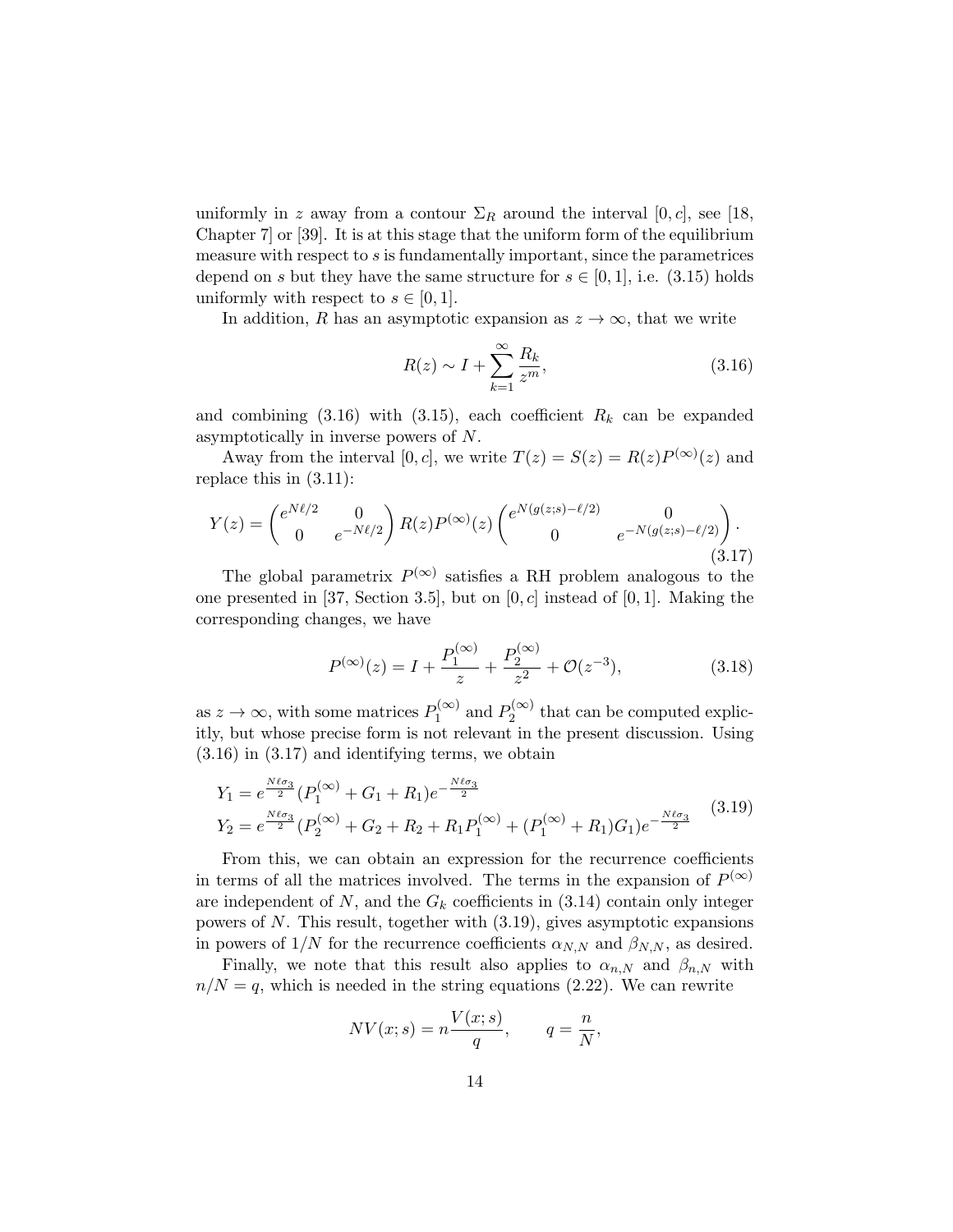and work with the potential  $V(x; s)/q$  throughout. Since q will be close to 1 when both  $n$  and  $N$  are large, and all quantities depend analytically on  $q$ (in particular the equilibrium measure in Lemma 3.1), we get the same kind of asymptotic expansions in the steepest descent method.

# Acknowledgements

A. D. acknowledges financial support from projects MTM2012-36732-C03-01 and MTM2012-34787 from the Spanish Ministry of Economy and Competitivity. N. J. S. acknowledges financial support from a Leverhulme Trust Early Career Fellowship ECF-2014-309. The authors would like to thank the anonymous referees for a number of useful remarks and corrections that were added in the revised version.

# A Asymptotic expansions for LUE and gGUE partition functions

Lemma A.1. The partition function of the Laguerre Unitary Ensemble:

$$
Z_N^{\text{LUE}} = \int_0^\infty \cdots \int_0^\infty \prod_{j=1}^N x_j^{\lambda} e^{-Nx_j} \prod_{1 \le j < k \le N} (x_k - x_j)^2 \, dx_1 \dots dx_N, \quad \text{(A.1)}
$$

with  $\lambda > -1$ , can be written as

$$
Z_N^{\text{LUE}} = N^{-N(N+\lambda)} \prod_{j=1}^N \Gamma(j+1)\Gamma(j+\lambda), \tag{A.2}
$$

and as  $N \to \infty$  we have

$$
\log Z_N^{\text{LUE}} = -\frac{3}{2}N^2 + N \log N + (\log(2\pi) - 1 - \lambda)N + \frac{3\lambda^2 + 2}{6} \log N + \frac{1 + 3(\lambda + 1)\log(2\pi)}{6} - 2 \log A - \log G(\lambda + 1) + \frac{2\lambda^3 - \lambda + 1}{12N} + \mathcal{O}(N^{-2}),
$$
\n(A.3)

where  $G$  is the Barnes  $G$ -function, see [33, §5.17], and

$$
A = \exp\left(\frac{1}{12} - \zeta'(-1)\right) \tag{A.4}
$$

is the Glaisher–Kinkelin constant,  $A = 1.2824271291...$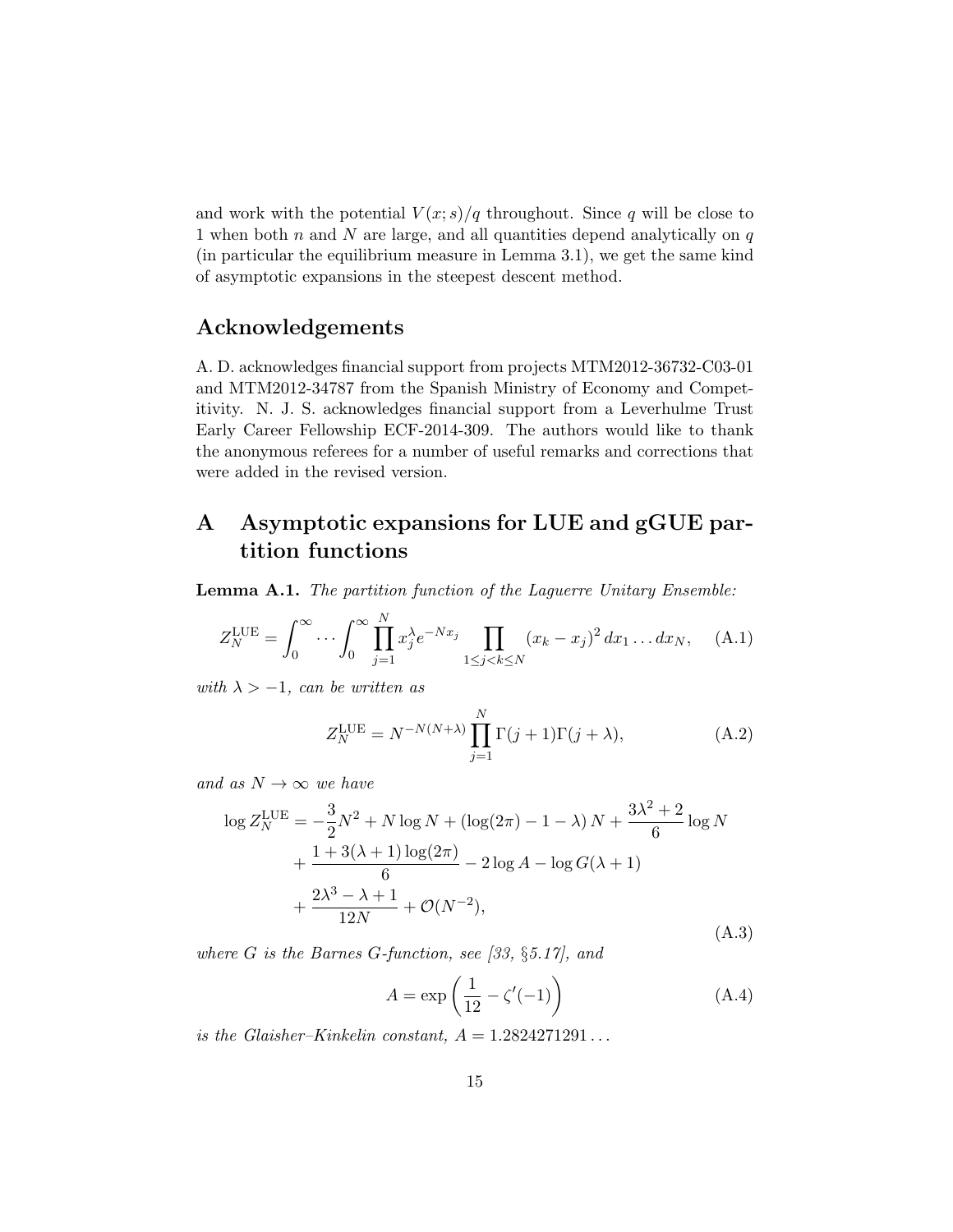*Proof.* The explicit formula  $(A.2)$  is a consequence of the fact that  $(A.1)$ can be written as a Selberg integral. See [3, Theorem 2.5.8, Corollary 2.5.9], and also [39] and the monograph by Mehta [30]. Alternatively, one can use the fact, see [6, §18], that

$$
Z_N^{\text{LUE}} = N! \prod_{j=0}^{N-1} h_j^{\text{L}} = N! \prod_{j=0}^{N-1} N^{-2j-\lambda-1} \Gamma(j+1) \Gamma(j+\lambda+1),
$$

in terms of the normalizing constants of (scaled and monic) Laguerre polynomials.

Next, we rewrite (A.2) as follows:

$$
Z_N^{\text{LUE}} = N^{-N(N+\lambda)} \frac{G(N+2)G(N+\lambda+1)}{G(2)G(\lambda+1)}
$$
(A.5)

again in terms of the Barnes G-function. This function has a known asymptotic expansion:

$$
\log G(z+1) \sim \frac{1}{4}z^2 + z \log \Gamma(z+1) - \left(\frac{1}{2}z(z+1) + \frac{1}{12}\right) \log z
$$

$$
- \log A + \sum_{k=1}^{\infty} \frac{B_{2k+2}}{2k(2k+1)(2k+2)z^{2k}},
$$
(A.6)

as  $z \to \infty$  with  $|\arg z| < \pi$ , see for example [33, 5.17.5]. Here  $B_{2k+2}$  are Bernoulli numbers. Replacing this asymptotic expansion in (A.5) and using MAPLE, we obtain  $(A.3)$ .  $\Box$ 

Next, we consider the generalised GUE partition function:

$$
Z_N^{\text{gGUE}} := \int_{\mathbb{R}^N} \prod_{j=1}^N |x_j| \lambda e^{-Nx_j^2} \prod_{1 \le k < j \le N} (x_k - x_j)^2 \, dx_1 \dots dx_N \tag{A.7}
$$

**Lemma A.2.** For fixed  $\lambda > -1$ , the partition function (A.7) can be written as

$$
Z_N^{\text{gGUE}} = (2N)^{-N^2/2} (2\pi)^{N/2} N^{-\lambda N/2} \prod_{j=1}^N \frac{\Gamma(\frac{\lambda+1}{2} + \lfloor \frac{j}{2} \rfloor)}{\Gamma(\frac{1}{2} + \lfloor \frac{j}{2} \rfloor)} j!
$$
  
=  $(2N)^{-N^2/2} (2\pi)^{N/2} N^{-\lambda N/2} \frac{G(\frac{3}{2}) G(\frac{1}{2})}{G(\frac{\lambda+3}{2}) G(\frac{\lambda+1}{2})}$   
 $\times \frac{G(N+2) G(\frac{\lambda+N+3}{2}) G(\frac{\lambda+N+1}{2})}{G(\frac{N+3}{2}) G(\frac{N+1}{2})}$  (A.8)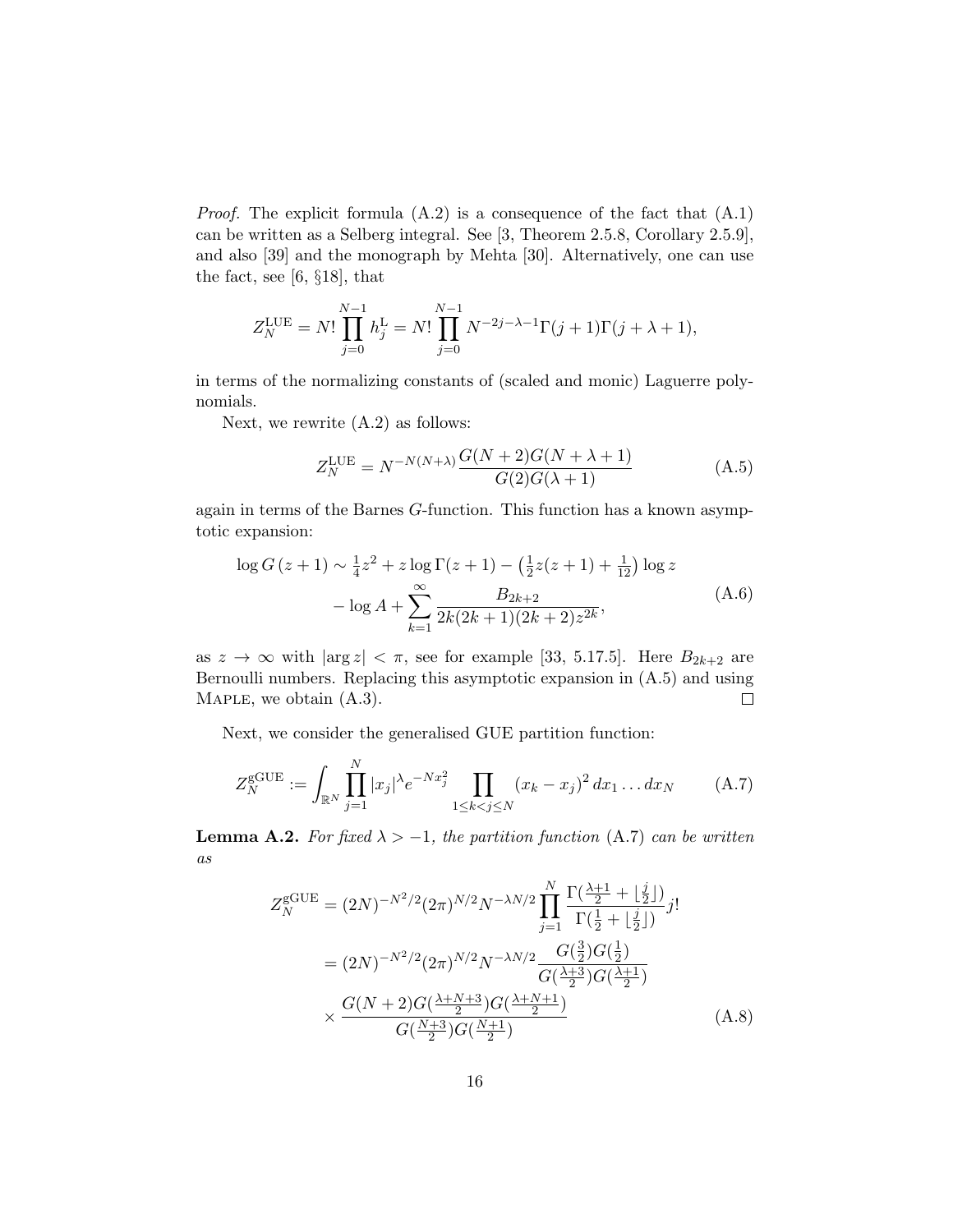where G is the Barnes G-function. Here  $|j/2|$  denotes the largest integer less than or equal to  $j/2$ , and we assumed that N is even for simplicity. As  $N \rightarrow \infty$ , we have

$$
\log Z_N^{\text{GUE}} = \left(-\frac{3}{4} - \frac{\log 2}{2}\right) N^2 + N \log(N) + \left(\log(2\pi) - \frac{\lambda(1 + \log(2)) + 2}{2}\right) N + \frac{3\lambda^2 + 5}{12} \log(N) + c_0 + \frac{c_1}{N} + \mathcal{O}(N^{-2}),
$$
\n(A.9)

where  $c_0$  and  $c_1$  are explicit constants

$$
c_0 = \frac{1 - 3\lambda^2 \log(2) - 12 \log A + 6(\lambda + 1) \log(2\pi)}{12} + \log \frac{G(\frac{3}{2})G(\frac{1}{2})}{G(\frac{\lambda + 3}{2})G(\frac{\lambda + 1}{2})}
$$
  

$$
c_1 = \frac{\lambda^3 + \lambda + 1}{12}.
$$
 (A.10)

Remark A.3. We point out that the partition function (A.7) admits a natural generalization involving a fixed number of spectral singularities (of Fisher-Hartwig type) in the integrand. The relevant asymptotics in that case were calculated in [28].

Proof. The first equality in (A.8) was obtained by Mehta and Normand in [31]. For completeness we reproduce their derivation here. The Heine identity

$$
Z_N(\lambda) = N! D_N(\lambda), \qquad D_N(\lambda) = \det \left[ \mu_{j+k} \right]_{j,k=0}^{N-1}, \tag{A.11}
$$

allows us to write the partition function in terms of the Hankel determinant, which is constructed with the moments of the weight function:

$$
\mu_k = \mu_k(\lambda) = \int_0^\infty x^k x^\lambda e^{-x^2} dx, \qquad k \ge 0.
$$
 (A.12)

Thus, the partition function (A.7) can be written as

$$
Z_N^{\text{gGUE}} = c_N^{(\lambda)} \det \left\{ \int_{\mathbb{R}} x^{i+j} |x|^{\lambda} e^{-x^2} dx \right\}_{i,j=0}^{N-1} = c_N^{(\lambda)} \det \left\{ \Phi_{i,j} \right\}_{i,j=0}^{N-1} (A.13)
$$

where  $c_N^{(\lambda)} = N^{-N(N+\lambda)/2} N!$  and  $\Phi_{i,j} = \Gamma((\lambda+1+i+j)/2)$  if  $i+j$  is even and  $\Phi_{i,j} = 0$  if  $i + j$  is odd. This determinant has a 'checkerboard structure' of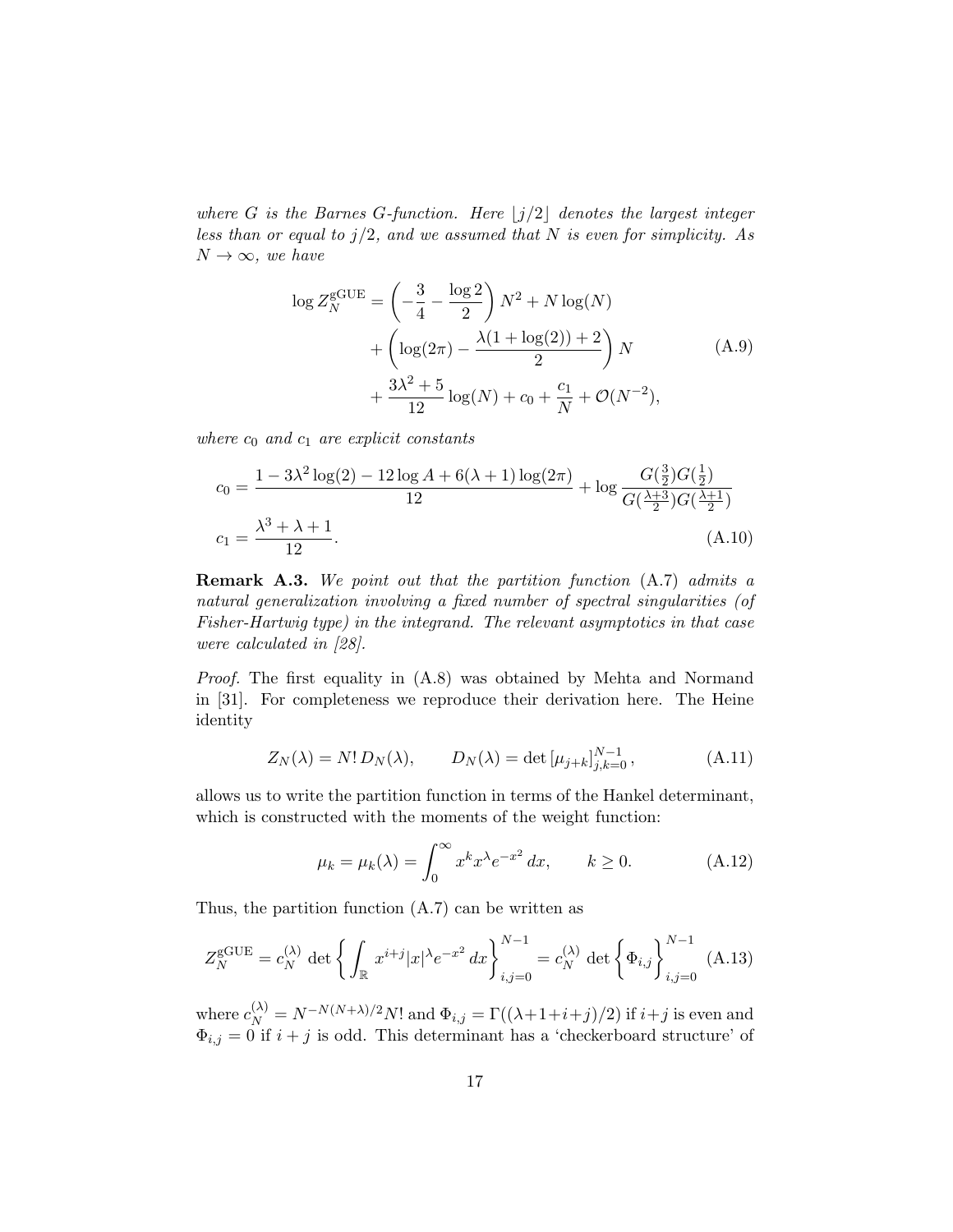zeros and by elementary row and column manipulations, it can be arranged so that all  $\Phi_{i,j}$  with purely even indices appear in the top-left block and  $\Phi_{i,j}$ with odd indices in the bottom-right. This allows us to write  $(A.13)$  as a product

$$
Z_N^{\text{gGUE}} = c_N^{(\lambda)} \det \{ \Phi_{2i,2j} \}_{i,j=0}^{\lfloor (N-1)/2 \rfloor} \det \{ \Phi_{2i+1,2j+1} \}_{i,j=0}^{\lfloor (N-2)/2 \rfloor}.
$$
 (A.14)

The latter determinants can be computed from the simple fact that for generic  $z \in \mathbb{C}$  we have

$$
\det\{\Gamma(z+i+j)\}_{i,j=0}^M = \prod_{j=0}^M j!\Gamma(z+j)
$$
 (A.15)

which is a simple exercise to prove from, say the classical Laplace expansion of the determinant. Applying  $(A.15)$  to  $(A.14)$  shows that

$$
\frac{Z_N^{\text{gGUE}}}{Z_N^{\text{GUE}}} = N^{-\lambda N/2} \prod_{j=1}^N \frac{\Gamma(\frac{\lambda+1}{2} + \lfloor \frac{j}{2} \rfloor)}{\Gamma(\frac{1}{2} + \lfloor \frac{j}{2} \rfloor)}\tag{A.16}
$$

where we used that the left-hand side must equal 1 when  $\lambda = 0$ . The first equality in (A.8) now follows from (A.16) and the well-known formula for  $Z_N^{\rm GUE}:=Z_N^{\rm gGUE}$  $\mathbb{R}^{\text{GUE}}_N|_{\lambda=0}$  (see *e.g.* [30]). The second equality in (A.8) and the asymptotics follow from the general properties and corresponding asymptotic expansion (A.6) of the Barnes G-function.

 $\Box$ 

## References

- [1] A. Aazami, R. Easther. Cosmology from random multifield potentials. J. Cosmol. Astropart. Phys. 3 (2006), 013, 17.
- [2] G. ALVAREZ, L. MARTÍNEZ ALONSO, E. MEDINA. Partition functions and the continuum limit in Penner matrix models. J. Phys. A 47, 31 (2014), 315205, 29.
- [3] G. W. Anderson, A. Guionnet, O. Zeitouni. An Introduction to Random Matrices. Cambridge University Press, 2011.
- [4] G. Ben Arous, A. Guionnet. Large deviations for Wigner's law and Voiculescu's non-commutative entropy. Probab. Theory Related Fields, 108, 4 (1997), 517–542.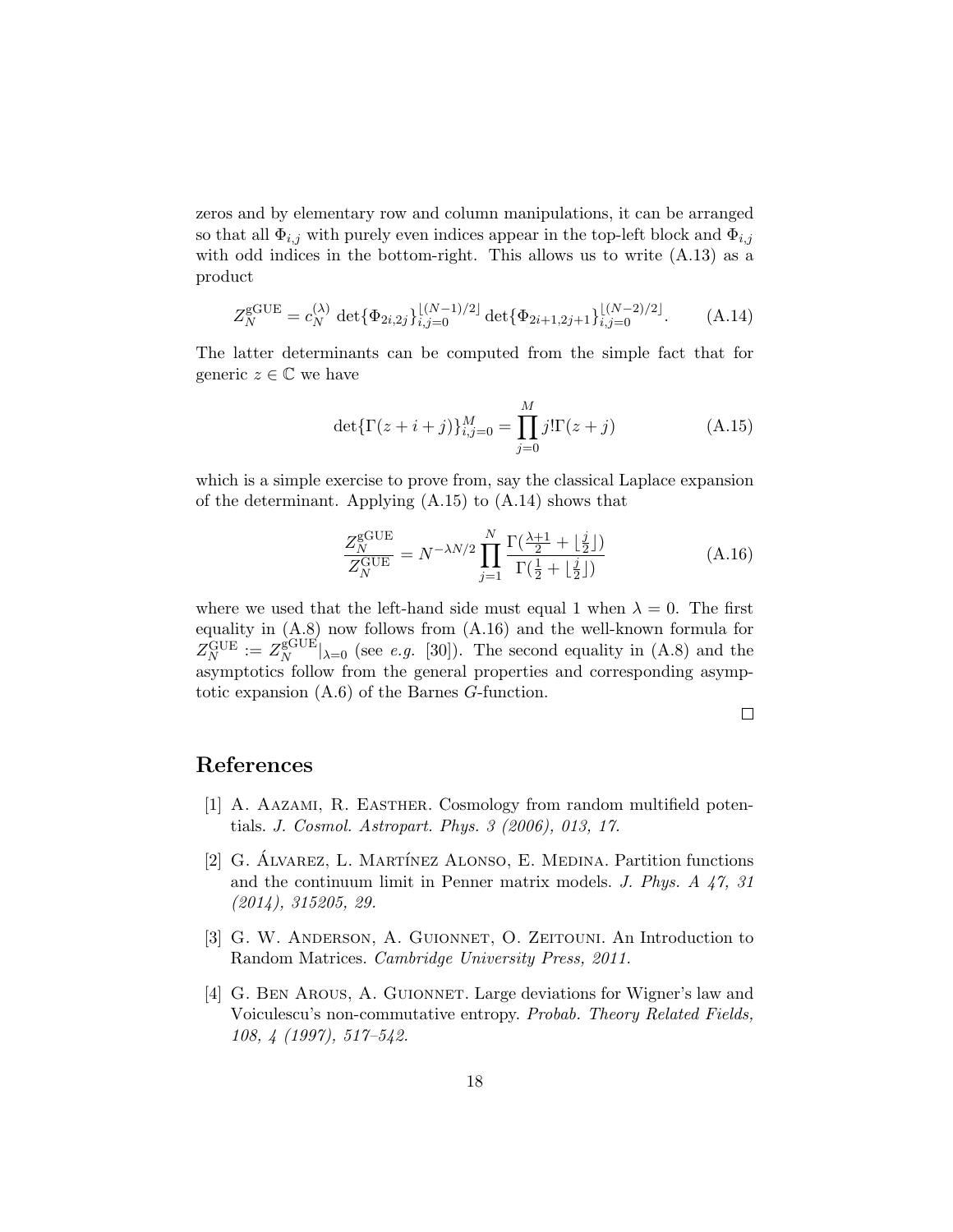- [5] M. Bhargava, J. E. Cremona, T. A. Fisher, N. G. Jones, J. P. KEATING. What is the probability that a random integral quadratic form in n variables has an integral zero? Int. Math. Res. Not. IMRN 12 (2016), 3828–3848.
- [6] P. M. Bleher. Lectures on Random Matrix Models. The Riemann-Hilbert Approach. In "Random Matrices, Random Processes and Integrable Systems", CRM Series in Mathematical Physics (John Harnad, ed.), 251-349. Springer, 2011.
- [7] P. M. Bleher, A. R. Its. Asymptotics of the partition function of a random matrix model. Ann. Inst. Fourier (Grenoble), 55, no. 6, (2005) 1943–2000.
- [8] L. BOELEN, W. VAN ASSCHE. Discrete Painlevé equations for recurrence coefficients of semiclassical Laguerre polynomials. Proc. Amer. Math. Soc. 138 (2010), 1317–1331.
- [9] G. BOROT, A. GUIONNET. Asymptotic expansion of  $\beta$  matrix models in the one-cut regime. Commun. Math. Phys., 317, 2, (2013) 447–483.
- [10] G. Borot, B. Eynard, S. N. Majumdar, C. Nadal. Large deviations of the maximal eigenvalue of random matrices. J. Stat. Mech. Theory Exp. 11 (2011), P11024, 56.
- [11] M. Bouali. Density of Positive Eigenvalues of the Generalized Gaussian Unitary Ensemble. https://arxiv.org/abs/1409.0103
- [12] A. Cavagna, J. P. Garrahan, I. Giardina. Index Distribution of Random Matrices with an Application to Disordered Systems. Phys. Rev. B, 61 (2000), 3690.
- [13] T. S. CHIHARA. An Introduction to Orthogonal Polynomials. *Dover* Publications, 2011.
- [14] T. Claeys, A. B. J. Kuijlaars. Universality in random matrix ensembles when the soft edge meets the hard edge. Contemporary Mathematics, 458 (2006), 265–280.
- [15] T. Claeys, A. B. J. Kuijlaars, M. Vanlessen. Multi-critical unitary random matrix ensembles and the general Painlevé II equation. Ann. Math. 167 (2008), 601–642.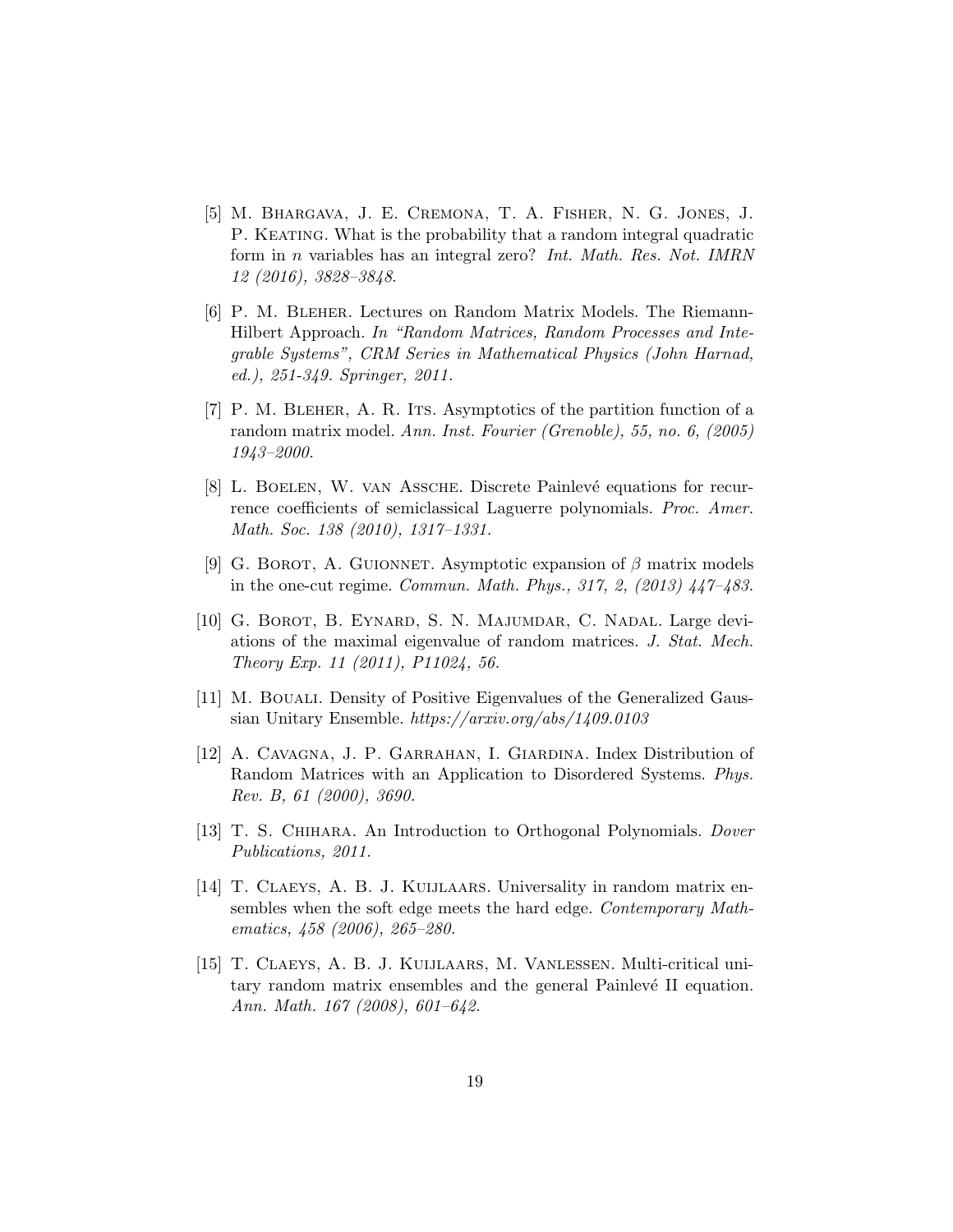- [16] P. A. CLARKSON, K. JORDAAN. The relationship between semiclassical Laguerre polynomials and the fourth Painlevé equation. Const. Approx. 39, 1 (2014), 223–254.
- [17] D. S. Dean, S. N. Majumdar. Extreme Value Statistics of Eigenvalues of Gaussian Random Matrices. Phys. Rev. E, 77, 041108 (2008).
- [18] P. Deift. Orthogonal polynomials and Random Matrices. The Riemann–Hilbert Approach. Volume 3 of Courant Institute of Mathematical Sciences Lecture Notes. American Mathematical Society, 2000.
- [19] P. Deift, T. Kriecherbauer, K.T-R McLaughlin, S. Venakides, X. Zhou. Uniform asymptotics for polynomials orthogonal with respect to varying exponential weights and applications to universality questions in random matrix theory. Commun. Pure Appl. Math. 52, no. 11, (1999), 1335–1425.
- [20] N. Deo. Glassy random matrix models. Phys. Rev. E  $(3)$ , 65, 5 (2002), 056115, 10.
- [21] G. Filipuk, W. Van Assche, L. Zhang. The recurrence coefficients of semi-classical Laguerre polynomials and the fourth Painlevé equation. J. Phys. A 45, 20 (2012), 205201, 13.
- [22] A. Fokas, A. R. Its, A. A. Kapaev, V. Yu. Novokshenov. Painlevé Transcendents. The Riemann–Hilbert Approach. AMS, 2006.
- [23] A. S. Fokas, A. R. Its, A. V. Kitaev. The isomonodromy approach to matrix models in 2D quantum gravity. Comm. Math. Phys. 147, 2 (1992), 396–430.
- [24] P. Forrester. Log-Gases and Random Matrices. Volume 34 of The London Mathematical Society Monographs Series. Princeton University Press, 2010.
- [25] P. J. FORRESTER AND N. S. WITTE. Application of the  $\tau$ -function Theory of Painlevé Equations to Random Matrices: PIV, PII and the GUE. Commun. Math. Phys. 219, 2 (2001), 357-398.
- [26] Y. V. Fyodorov. Complexity of Random Energy Landscapes, Glass Transition and Absolute Value of Spectral Determinant of Random Matrices. *Phys. Rev. Lett.* **92**, 240601 (2004).